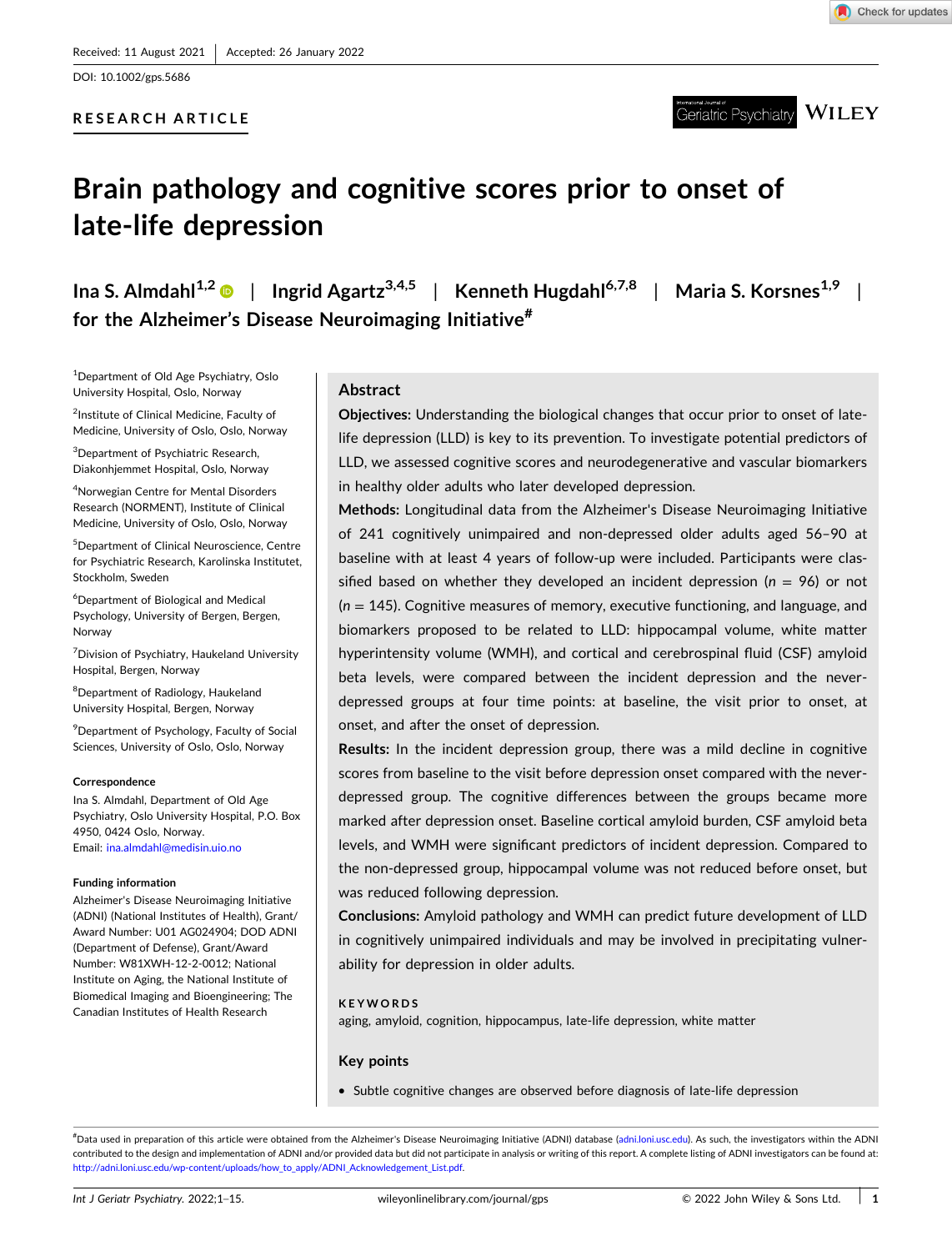- White matter hyperintensities are associated with incident but not established late-life depression
- � Hippocampal volume loss is detected only after depression onset
- Amyloid brain pathology in healthy older adults can predict late-life depression

# **1** <sup>|</sup> **INTRODUCTION**

Depression is a leading cause of disability worldwide, $1/2$  and with the rapid ageing of the world's population, late‐life depression (LLD) constitutes a major and growing global challenge. $3,4$  LLD is still believed to be under-recognised and undertreated $5-7$  with detrimental effects on quality of life, $8$  functional ability, $9$  somatic health, and life expectancy.<sup>[10](#page-12-0)</sup> To prevent LLD and its dire consequences, the changes preceding depression onset need to be understood.

Depression is commonly accompanied by deficits in several cognitive domains<sup>[11](#page-12-0)</sup> and higher age is a risk factor.<sup>12</sup> Up to half of individuals with LLD have cognitive impairment significantly greater than their age- and education-matched peers.<sup>[13](#page-12-0)</sup> Cognition may improve with antidepressant treatment, but in the majority of cases, the impairment persists even after adequate treatment of the mood disorder. $14$  LLD has also been associated with subsequent cognitive decline. One‐fourth of individuals with LLD who are cognitively unimpaired, when depressed, have cognitive impairment 1 year later,  $15$ and two meta‐analyses have concluded that LLD results in two‐fold increased risk of dementia. $16,17$  Compared to the numerous studies assessing cognitive performance after or at the time of LLD diagnosis, there is a paucity of studies on cognition prior to LLD onset. From assessments in younger adults, there is some evidence suggesting that cognitive dysfunction can predate the affective symptoms. $18-21$ In older adults, there have been few studies, but one found that mild cognitive impairment (MCI) is a risk factor for incident  $LLD^{22}$ and that in a small cohort of normally ageing individuals aged ≥75 years, those with LLD 3 years later performed worse on the Mini‐Mental State Examination (MMSE) at baseline than those without future depression. $^{23}$  $^{23}$  $^{23}$  The relationship between cognitive functions and incident LLD warrants further investigation.

Several scenarios could explain the association between LLD and concurrent or subsequent cognitive impairment. Cognitive dysfunction could be due to an underlying neurological disease (e.g., cerebrovascular, Alzheimer's, or Parkinson's disease), wherein depression occurs either because the disease disrupts the emotion control circuits and/or as a psychological reaction to the experience of functional deterioration. In this case, cognitive deficits could be detectable before the affective symptoms. Alternatively, or concomitantly, depression in itself could cause cognitive disturbance and trigger or worsen the process of cognitive decline, in which case the affective symptoms would be expected to precede cognitive impairment. The neuropathology most frequently implicated in the literature as the underlying disease in the first scenario is cerebrovascular changes, forming the basis for the vascular depression hypothesis. $24-30$ Vascular lesions compromising fronto‐striato‐limbic circuits and evident on magnetic resonance imaging (MRI) by findings such as white matter hyperintensities (WMHs) are presumably involved in the development of vascular depression. $31$  although the existence of a causal link remains controversial. $32$  Disputed is also the hypothesis of amyloid-associated depression.<sup>33,34</sup> Among cross-sectional studies, several reported increased amyloid pathology in LLD or its association with late-life depressive symptoms. $35-39$  others found no association, $40-43$  while a recent study reported a reverse association.  $44$  In longitudinal studies on cognitively unimpaired older individuals, amyloid pathology assessed by positron emission tomography (PET) or in cerebrospinal fluid (CSF) has been linked to increased risk of incident depressive symptoms, $45-48$  but not to incident screen-positive depression.[49](#page-13-0) Dysregulation of the hypothalamic‐pituitary‐adrenal axis is common in depression, particularly in late‐life, and depressed older adults have higher basal cortisol levels.<sup>50</sup> High cortisol levels have adverse effects on hippocampal neurogenesis $51$  and can predict hippocampal atrophy and memory deficits in older adults.<sup>[52](#page-13-0)</sup> Hippocampal atrophy is the most frequently reported volumetric finding in  $LLD<sup>53</sup>$  and appears to be related to higher cortisol levels<sup>54</sup> rather than to amyloid pathology.<sup>[41](#page-13-0)</sup> As with cognitive impairment, it is still uncertain whether the loss of hippocampal volume occurs prior to or parallel with the affective symptoms. One longitudinal study found no association between baseline hippocampal volumes and incident depression, $55$  while another reported that hippocampal atrophy is associated with subsequent depressive symptoms in older women.<sup>[56](#page-13-0)</sup>

The objective of the current study was to use prospectively collected longitudinal data of cognitive performance and neuroimaging from older adults who were cognitively unimpaired and non‐depressed at baseline and compare the individuals who later develop depression with those maintaining a stable mood. Assessing incident depression allows for the evaluation of whether cognitive impairment precedes clinical depression and for the examination of the temporal course of depression, cognitive impairment, and markers of the pathologies hypothesised to be involved in LLD, namely, (1) hippocampal atrophy, (2) WMH, and (3) amyloid proteins in the CSF and cortex, to elucidate whether they can predict LLD.

# **2** <sup>|</sup> **MATERIALS AND METHODS**

## **2.1** <sup>|</sup> **Materials**

Data used for this study were obtained from the Alzheimer's Disease Neuroimaging Initiative (ADNI) database [\(adni.loni.usc.edu\)](http://adni.loni.usc.edu) after the approval of a data request application. ADNI is a longitudinal study encompassing 63 sites in the United States and Canada, launched in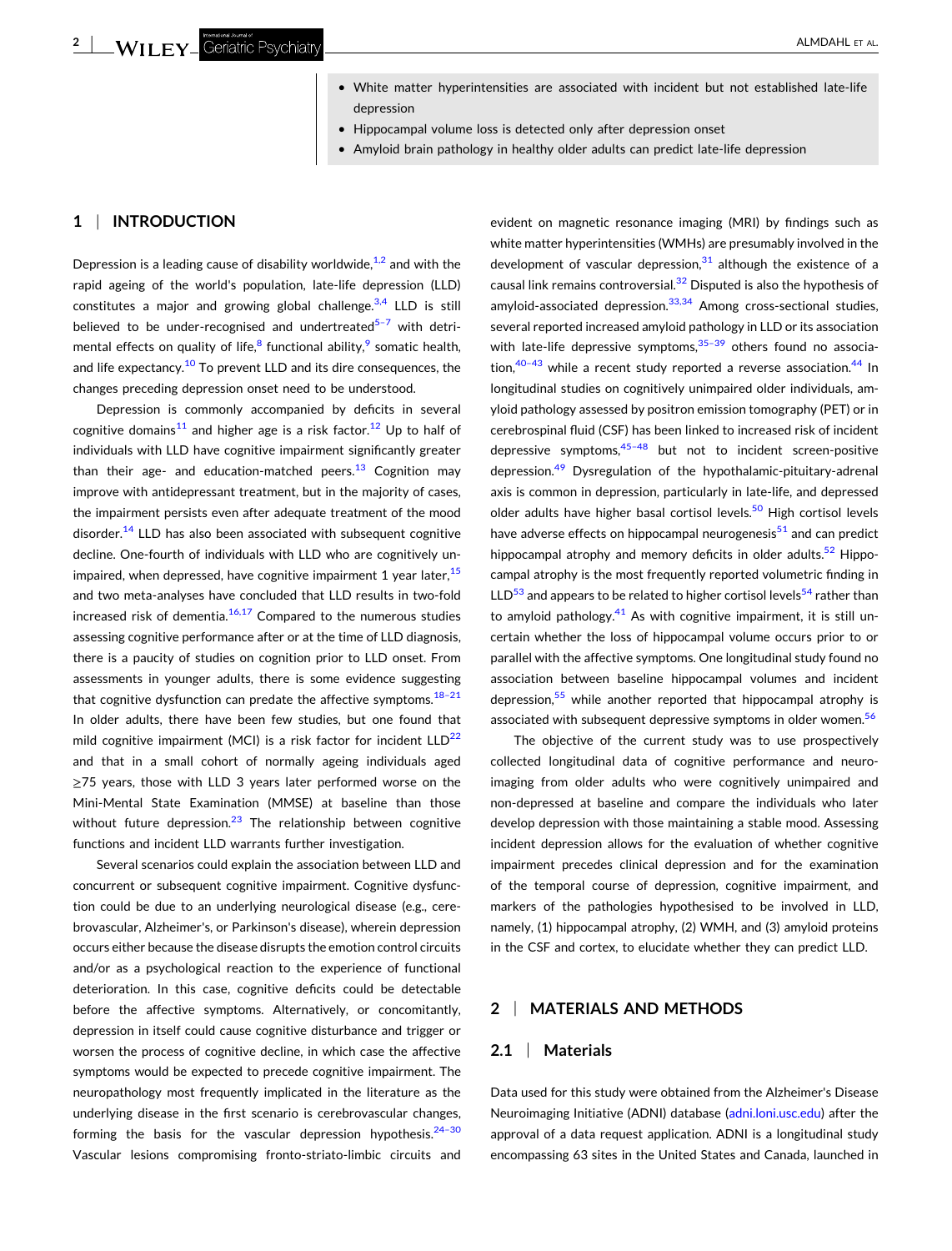2003 as a public‐private partnership, led by Principal Investigator Michael W. Weiner, MD. For up‐to‐date information on ADNI, visit [www.adni](http://www.adni-info.org)-info.org. The current study comprised participants initially enrolled in ADNI1 or ADNI2, with some later rolled over to ADNIGO/2/3. In addition to the ADNI eligibility criteria,  $57$  all participants met the following criteria at baseline in this study: (1) Normal cognitive status, (2) No depression or other psychiatric disorders in medical history within the last 10 years, (3) No use of antidepressants, (4) Negative score on the screening question for depression in the Neuropsychiatric Inventory (NPI)<sup>[58](#page-13-0)</sup> or the Neuro-psychiatric Inventory Questionnaire (NPI-Q),<sup>[59](#page-13-0)</sup> and (5) At least 4 years of subsequent follow‐up to have an adequate observation period for the development of depression.

### **2.2** <sup>|</sup> **Incident depression**

Information about the presence of depression including medical history, NPI/NPI-Q scores, diagnostic summaries of visits, and concomitant medications was reviewed. Incident depression was defined by occurrence after baseline of either a depression diagnosis noted in the medical history or the diagnostic summaries, use of antidepressant(s) with supplemental information supporting that it was prescribed for depression, and/or the depression item of the NPI/NPI‐Q scored as present. The corresponding criteria for the control group were no registered depression diagnosis, no antidepressants, and the depression item of the NPI/NPI‐Q scored as absent on all visits where this was assessed. Participants with missing or ambiguous information were excluded. Figure [1](#page-3-0) shows a flowchart of the inclusion.

#### **2.3** <sup>|</sup> **Included visits**

The time intervals between the follow‐up visits in ADNI vary, but the assessments were most commonly performed at 6‐ and 12‐month intervals. The visit at which depression was first diagnosed (according to the above criteria) was noted as the 'onset visit'. For 15 participants, this was an interim phone visit, nine of whom had a subsequent in-clinic visit that was selected instead. The time of onset varied from the visit scheduled 6 months after baseline to that scheduled 156 months after baseline. The distribution of cases diagnosed at each visit is shown in Supplementary Table S1. To assess the controls at the comparable times, the same distribution was used and a computer randomly selected which controls should be assessed at each of the corresponding "onset visits". For evaluation prior to onset, the baseline visit and the in‐clinic visit preceding the onset visit were included. For 10 participants in the incident depression group (and by design also for 14 controls), the onset visit was the first visit following baseline; thus, the visit prior to onset was the baseline visit. Finally, to assess participants in the long run after depression onset, the last visit with registered data (for cognitive

scores/MRI/CSF/PET) was included in the study. In a minority, the onset visit was also the last visit with available data. Mean time from baseline to the last follow‐up visit was 99.2 months (standard deviation [SD] 35.5) for the whole sample, 106.8 months (SD 34.7, range <49–171>) for the depression group, and 94.1 (SD 35.2, <49–172>) for the control group.

## **2.4** <sup>|</sup> **Cognitive scores and cognitive diagnosis**

Cognition was evaluated using the validated composite scores for executive functioning (CS‐Executive), memory (CS‐Memory), and language (CS‐Language) derived from the ADNI neuropsychological battery with item response theory methods. These scores are robust and outperform individual domain-specific measures.<sup>[58,60,61](#page-13-0)</sup> The  $MMSE<sup>62</sup>$  was included as a global cognitive measure. At baseline, all participants fulfilled the ADNI criteria for normal cognition (NC): Normal memory function with a score greater than education‐ adjusted cut‐offs on delayed paragraph recall of the Logical Memory-II subscale from the Wechsler Memory Scale-Revised, <sup>[63](#page-13-0)</sup> MMSE score 24–30, Clinical Dementia Rating 0, and absence of significant impairment in cognitive functions or activities of daily living. ADNI1 had the criteria of no memory complaints aside from those common to other normal subjects of that age. ADNI2 also included some participants with self-reported memory concern (SMC), but where the concern was not equated by the study partner. During follow‐up, participants were classified as NC/MCI/dementia following published standards.<sup>[57,64](#page-13-0)</sup>

# **2.5** <sup>|</sup> **Magnetic resonance imaging and hippocampal volumes**

MRI acquisition was performed as described previously.<sup>[65](#page-13-0)</sup> The current study used hippocampal volumes and total intracranial volume (ICV) measurements from the University of California, San Francisco (UCSF) cross‐sectional FreeSurfer datasets. These were extracted by cortical reconstruction and volumetric segmentation using the FreeSurfer image analysis suite $66-69$  documented and freely available online [\(http://surfer.nmr.mgh.harvard.edu/\)](http://surfer.nmr.mgh.harvard.edu/). Only volumes from segmentations that passed quality control were included. As a meta-analysis found no lateralisation effect,  $54$  the right and left hippocampal volumes were summed. The ratio between total hippocampal volume and ICV was calculated to adjust for head size. In the UCSF dataset, 1.5 T scans were run with FreeSurfer version 4.3, 3T scans from ADNI1/2 with version 5.1, and 3T scans from ADNI3 with version 6. FreeSurfer‐derived volumes generally have good reliability, but differences in field strength and FreeSurfer version can bias the results.<sup>[70,71](#page-13-0)</sup> The preprocessed data from each version (at each time point) were, therefore, separately converted to *z*‐scores, and the FreeSurfer version was also entered as a covariate.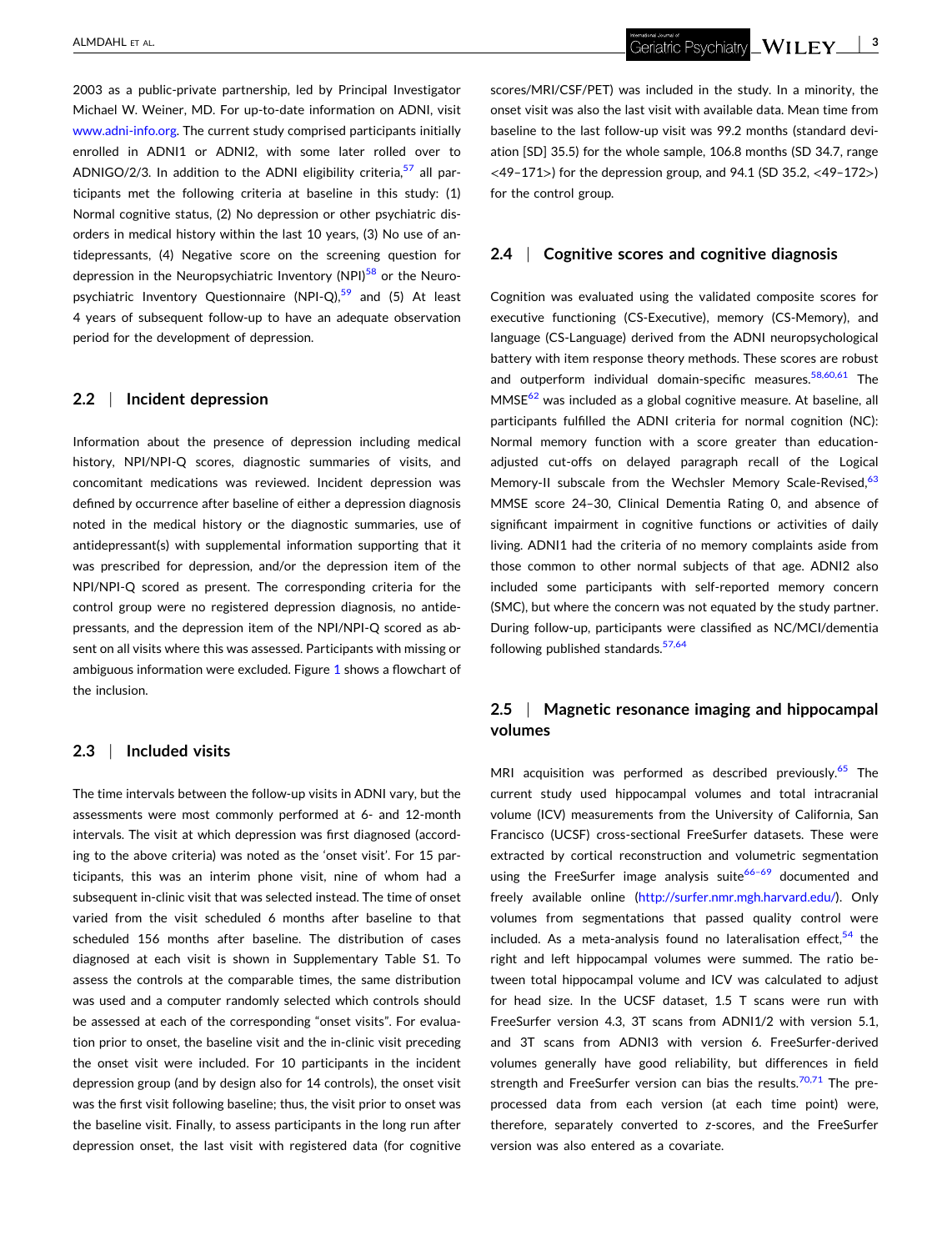**FIGURE 1** Flowchart over the inclusion

process



# **2.6** <sup>|</sup> **White matter hyperintensity**

WMH volume estimates were included from the datasets released by the University of California (UC), Davis. In ADNI1, WMH detection was performed without the use of fluid attenuated inversion recovery (FLAIR) sequences, relying on proton density, T1‐ and T2‐ weighted MRI combined with prior anatomical knowledge of WMH occurrence in the brain. This method is robust, reliable, and performs well compared to FLAIR-based detection.<sup>[72](#page-13-0)</sup> In ADNI2/3, WMH measures were obtained from T1 and FLAIR sequences, as described in the ADNI protocols. $73$  The measures were adjusted for ICV and log-transformed before being converted to *z*-scores separately for the FLAIR and non‐FLAIR methods. The detection method was included as a covariate.

# **2.7** <sup>|</sup> **Amyloid biomarkers: CSF and PET**

Protocols for lumbar puncture and CSF handling are explained in the ADNI manuals [\(http://adni.loni.usc.edu/methods/documents/\)](http://adni.loni.usc.edu/methods/documents/). We included CSF amyloid beta 1–42 (Aβ42) analysed at the University of Pennsylvania using a fully automated electrochemiluminescence immunoassay (Roche Elecsys®). $74,75$  The upper technical limit is 1700 pg/ml, but Roche Diagnostics has provided values above this based on extrapolation of the calibration curve for exploratory research purposes. Studies comparing Elecsys Aβ42 with amyloid PET have arrived at a cut-off of 1100 pg/ml, $76,77$  which was adopted in the current study (A $\beta$ 42  $\leq$  1100 pg/ml = positive; A $\beta$ 42  $>$  1100 pg/ ml = negative amyloid biomarker). Florbetapir/ $^{18}$ F-AV-45 PET data analysed by UC Berkley were used for evaluating cortical amyloid. A

<span id="page-3-0"></span>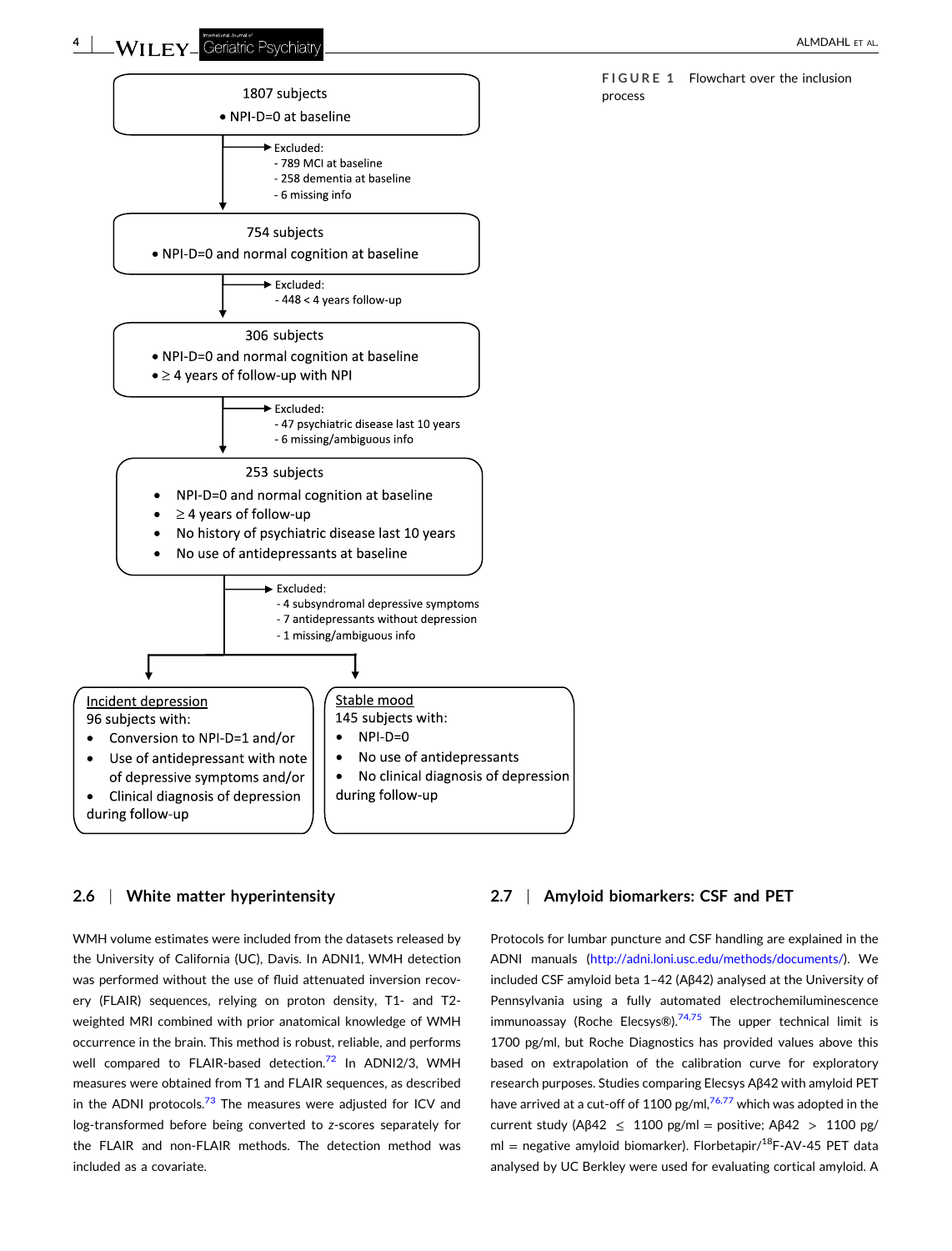description of their processing methods can be found on the ADNI website. Following the recommendation of the UC Berkley group, we used standardised uptake value ratios (SUVRs) for a cortical summary region divided by the whole cerebellum, and the accompanying threshold 1.11 (SUVR > 1.11 = positive; SUVR  $\leq$  1.11 = negative amyloid biomarker).

## **2.8** <sup>|</sup> **Telomere length**

Cognitive performance, amyloid pathology, WMH, and hippocampal volume can be affected by normal ageing, and all analyses were performed with and without age adjustment. In addition to chronological age, advanced cellular ageing could be a separate factor as previous studies have found an association between depression and telomere shortening, $\frac{78}{3}$  $\frac{78}{3}$  $\frac{78}{3}$  although for LLD, the results are conflict- $ing.<sup>79,80</sup>$  $ing.<sup>79,80</sup>$  $ing.<sup>79,80</sup>$  Information about telomere lengths measured using a quantitative PCR assay $81,82$  is available for some ADNI participants. Comparisons of telomere length between the groups before, at, and after onset were performed as supplementary analyses.

## **2.9** <sup>|</sup> **Statistical analyses**

For the descriptive data, *t*-test/Mann-Whitney U-test was used for continuous variables with normal/skewed distribution and *χ*<sup>2</sup>-test for

**TABLE 1** Demographical and clinical characteristics at baseline

categorical variables. Binary logistic regression was used to assess the prediction of incident depression (coded 1, controls 0). Odds ratios were calculated with and without age, sex and time from baseline as covariates. Significant *p*-value <0.05. To address the cumulative risk of false positives due to multiple testing, false discovery rate (FDR) correction was performed following the Benjamini‐Hochberg procedure for demographic and clinical scores at baseline, adjusted models with cognitive scores (three composite scores, MMSE, and cognitive classifications), and adjusted models with amyloid biomarkers (CSF, PET, and overall status) at each visit. Cohen's *d* was calculated using the Psychometrica calculators.<sup>[83](#page-14-0)</sup> The main analyses were performed using SPSS version 26 (SPSS Statistics, IBM).

#### **3** <sup>|</sup> **RESULTS**

#### **3.1** <sup>|</sup> **Descriptives at baseline**

As Table 1 shows, the average age at inclusion was higher in the incident depression group. There were no significant group differences in sex, education, frequency of self‐reported memory concerns (ADNI2 SMC cohort), or presence of the Alzheimer's disease risk allele APOE-ε4. All participants had a Geriatric Depression Scale<sup>[84](#page-14-0)</sup> score within the normal range, but fewer participants in the incident depression group had score 0 compared with controls (Table 1). The majority of cases in the study had late‐onset depression, as only one

|                                                         | Incident depression   | Control group           | t/MWU/ $\chi^2$ | $\boldsymbol{p}$ | Cohen's d |
|---------------------------------------------------------|-----------------------|-------------------------|-----------------|------------------|-----------|
| N                                                       | 96                    | 145                     |                 |                  |           |
| Age mean $(SD)$ <range></range>                         | $75.4(5.1) < 60-90>$  | 73.7 (5.9) $<$ 56-89>   | 2.39            | $0.018*$         | 0.31      |
| Women (n, %)                                            | 47 (49)               | 65 (44.8)               | 0.40            | 0.598            | 0.08      |
| Education, years median (IQR) $\langle$ range $\rangle$ | $16.0$ (15-19) <8-20> | $16.0$ (15-18.5) <6-20> | 6832.5          | 0.808            | 0.03      |
| Married (n, %)                                          | 72 (75)               | 100 (69)                | 1.03            | 0.383            | 0.13      |
| Widowed (n, %)                                          | 12(12.5)              | 21 (14.5)               | 0.19            | 0.706            | 0.06      |
| Not retired (n, %)                                      | 15 (15.6)             | 36 (24.8)               | 2.93            | 0.107            | 0.22      |
| $APOE-ε4 (n, %)$                                        | 30(31.3)              | 36 (24.8)               | 1.20            | 0.303            | 0.14      |
| SMC (n, %)                                              | 11 (11.5)             | 20 (13.8)               | 0.28            | 0.696            | 0.07      |
| Modified Hachinski score median (IQR) <range></range>   | $0(0-1) < 0-3$        | $0(0-1) < 0-3$          | 6721.5          | 0.609            | 0.06      |
| Hypertension history (n, %)                             | 43 (44.8)             | 62 (42.8)               | 0.10            | 0.792            | 0.04      |
| GDS median ( $IQR$ ) <range></range>                    | $1(0-1) < 0-4$        | $0(0-1) < 0-4$          | 5581.5          | $0.003**$        | 0.36      |
| GDS score 0 (n, %)                                      | 44 (45.8)             | 95 (65.5)               |                 |                  |           |
| GDS score $1(n, %)$                                     | 32 (33.3)             | 30(20.7)                |                 |                  |           |
| GDS score 2 (n, %)                                      | 14 (14.6)             | 17 (11.7)               |                 |                  |           |
| GDS score $3(n, %)$                                     | 3(3.1)                | 1(0.7)                  |                 |                  |           |
| GDS score 4 (n, %)                                      | 3(3.1)                | 2(1.4)                  |                 |                  |           |

*Note*: Nominally significant group differences are asterisked (\*) and significance also after false discovery rate correction for multiple comparisons are marked with a double asterisk (\*\*).

Abbreviations: APOE‐ε4, Apolipoprotein E ε4‐allele carrier; GDS, Geriatric Depression Scale score; IQR, Interquartile range; MWU, Mann Whitney U-score; SMC, significant memory concern—self-report of memory concern cohort in ADNI 2; *t*, *t*-test; χ<sup>2</sup>, Chi square.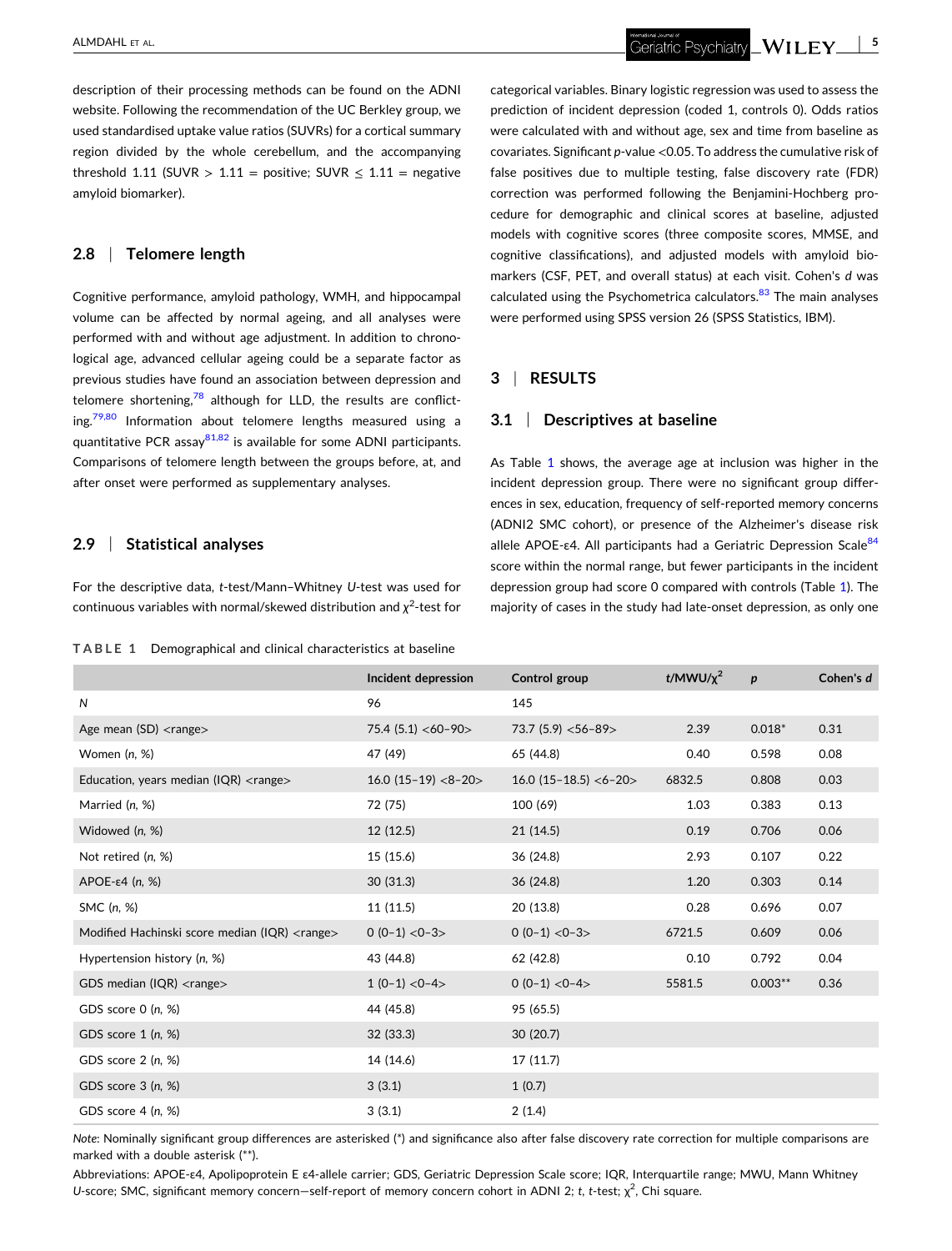|                                                |                      | Months from baseline | CS-memory          | CS-executive functioning | CS-language           | MMSE               | Classification <sup>a</sup> |
|------------------------------------------------|----------------------|----------------------|--------------------|--------------------------|-----------------------|--------------------|-----------------------------|
| <b>Baseline</b>                                | Incident depression  | $\circ$              | 1.04(0.55)         | 0.82 (0.68)              | 0.79 (0.62)           | 29.1(1.1)          | <b>NC 100%</b>              |
|                                                |                      |                      | $[0.93 - 1.15]$    | $[0.69 - 0.96]$          | $[0.67 - 0.92]$       | $[28.9 - 29.3]$    |                             |
|                                                | Controls             | $\circ$              | 1.07(0.54)         | 0.95(0.79)               | 0.89 (0.69)           | 29.0(1.1)          | <b>NC 100%</b>              |
|                                                |                      |                      | $[0.98 - 1.16]$    | $[0.82 - 1.08]$          | $[0.78 - 1.00]$       | $[28.9 - 29.2]$    |                             |
|                                                | Cohen's d            |                      | 0.06               | 0.17                     | 0.15                  | 0.03               |                             |
|                                                | $\widetilde{\sigma}$ |                      | $0.899, p = 0.661$ | $0.794$ , $p = 0.196$    | $0.798, p = 0.262$    | $1.028, p = 0.814$ |                             |
|                                                | OR adjusted          |                      | $0.925, p = 0.765$ | $0.889, p = 0.531$       | $0.842$ , $p = 0.401$ | $1.031, p = 0.795$ |                             |
| Visit prior to onset                           | Incident depression  | 41.1 (32.9)          | 0.92 (0.72)        | 0.74(0.82)               | 0.68 (0.77)           | 28.8 (1.5)         | NC 84 (87.5%)               |
|                                                |                      | $[34.4 - 47.7]$      | $[0.78 - 1.07]$    | $[0.57 - 0.90]$          | $[0.52 - 0.84]$       | $[28.5 - 29.1]$    | MCI 10 (10.4%)              |
|                                                |                      |                      |                    | $N = 95$                 |                       |                    | Dementia 2 (2.1%)           |
|                                                | Controls             | 40.0 (32.7)          | 1.10 (0.62)        | 0.95(0.82)               | 0.90(0.68)            | 28.9 (1.2)         | NC 133 (92.4%)              |
|                                                |                      | $[34.7 - 45.4]$      | $[0.99 - 1.20]$    | $[0.81 - 1.08]$          | $[0.79 - 1.01]$       | $[28.7 - 29.1]$    | MCI 9 (6.3%)                |
|                                                |                      |                      |                    |                          |                       | $N = 144$          | Dementia 2 (1.4%)           |
|                                                | Cohen's d            |                      | 0.26               | 0.26                     | 0.31                  | 0.04               |                             |
|                                                | $\Im$                |                      | $0.67, p = 0.051$  | $0.73, p = 0.054$        | $0.65, p = 0.022$     | $0.97, p = 0.766$  | $1.50, p = 0.254$           |
|                                                | OR adjusted          |                      | $0.66, p = 0.058$  | $0.79, p = 0.169$        | $0.67, p = 0.039*$    | $0.98, p = 0.875$  | $1.57, p = 0.224$           |
| Onset visit                                    | Depression           | 56.5 (36.7)          | 0.86 (0.74)        | 0.60 (0.97)              | 0.57(0.81)            | 28.3(2.5)          | NC 66 (75%)                 |
|                                                |                      | $[49.1 - 63.9]$      | $[0.71 - 1.02]$    | $[0.40 - 0.81]$          | $[0.40 - 0.74]$       | $[27.8 - 28.9]$    | MCI 16 (18.2%)              |
|                                                |                      |                      | $N = 89$           | $N = 89$                 | $N = 89$              | $N = 89$           | Dementia 6 (6.8%)           |
|                                                | Controls             | 55.9 (36.3)          | 1.05(0.58)         | 0.94(0.85)               | 0.80(0.71)            | 28.7 (1.6)         | NC 127 (88.8%)              |
|                                                |                      | $[49.9 - 61.8]$      | $[0.95 - 1.14]$    | $[0.80 - 1.09]$          | $[0.68 - 0.92]$       | $[28.5 - 29.0]$    | MCI 13 (9.1%)               |
|                                                |                      |                      | $N = 142$          | $N = 141$                | $N = 142$             | $N = 145$          | Dementia 3 (2.1%)           |
|                                                | Cohen's d            |                      | 0.29               | 0.38                     | 0.31                  | 0.22               |                             |
|                                                | $\widetilde{\sigma}$ |                      | $0.64, p = 0.038$  | $0.66, p = 0.007$        | $0.66, p = 0.026$     | $0.90, p = 0.119$  | $2.14, p = 0.007$           |
|                                                | OR adjusted          |                      | $0.62, p = 0.035*$ | $0.67, p = 0.014***$     | $0.69, p = 0.049*$    | $0.89, p = 0.091$  | $2.384, p = 0.004***$       |
| Last visit after onset with                    | Depression           | 104.0 (34.6)         | 0.43 (1.00)        | 0.23 (1.08)              | 0.16(1.00)            | 27.0(4.1)          | NC 57 (59.4%)               |
| cognitive score and the<br>last classification |                      | $[96.8 - 111.3]$     | $[0.22 - 0.65]$    | $[0 - 0.46]$             | $[-0.05 - 0.37]$      | $[26.1 - 27.8]$    | MCI 23 (24.0%)              |
|                                                |                      |                      | $N = 90$           | $N=87$                   | $N = 90$              | $N = 90$           | Dementia 16 (16.7%)         |
|                                                | Controls             | 89.4 (34.8)          | 0.87 (0.72)        | 0.65(0.87)               | 0.60(0.83)            | 28.3 (2.7)         | NC 118 (81.4%)              |
|                                                |                      | $[83.6 - 95.1]$      | $[0.75 - 0.99]$    | $[0.50 - 0.80]$          | $[0.46 - 0.74]$       | $[27.9 - 28.8]$    | MCI 21 (14.5%)              |



<span id="page-5-0"></span>**6** - ALMDAHL ET AL

ALMDAHL ET AL.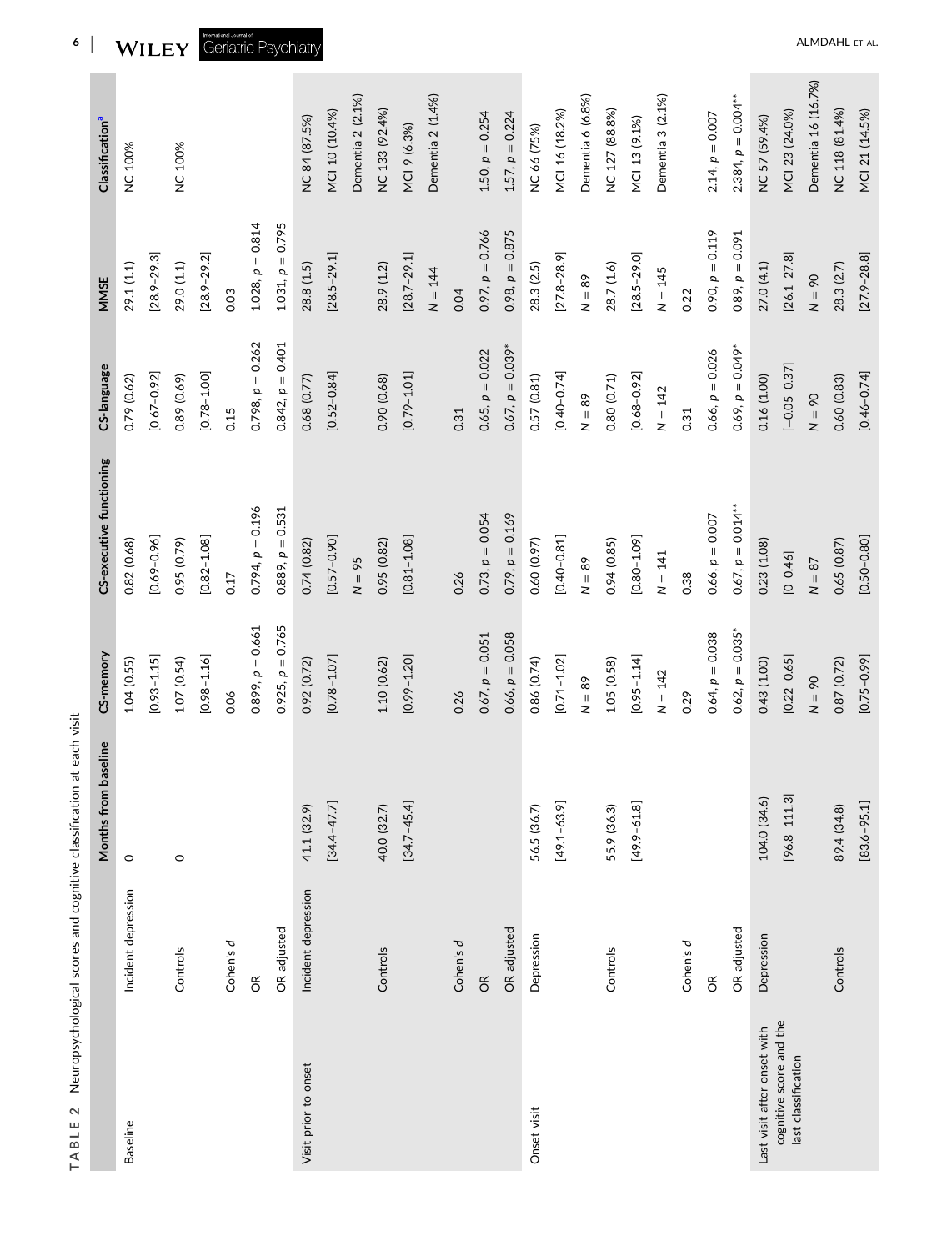(Continued) (Continued) **2TABLE**

<span id="page-6-0"></span>

| baseline<br>Months from                                                                                                                                                                                      | CS-memory            | CS-executive functioning | CS-language          | MMSE                 | Classification <sup>a</sup> |
|--------------------------------------------------------------------------------------------------------------------------------------------------------------------------------------------------------------|----------------------|--------------------------|----------------------|----------------------|-----------------------------|
|                                                                                                                                                                                                              | $N = 142$            | $N = 140$                | $N = 142$            | $N = 141$            | Dementia 6 (4.1%)           |
| Cohen's d                                                                                                                                                                                                    | 0.52                 | 0.44                     | 0.49                 | 0.41                 |                             |
| õŘ                                                                                                                                                                                                           | 0.54, p < 0.001      | $0.63, p = 0.002$        | $0.58, p = 0.001$    | $0.88, p = 0.007$    | 2.32, p < 0.001             |
| OR adjusted                                                                                                                                                                                                  | $0.58, p = 0.002***$ | $0.71, p = 0.033***$     | $0.64, p = 0.007***$ | $0.91, p = 0.037***$ | $2.09, p = 0.001***$        |
| Note: Descriptives reported as mean (standard deviation) [95% confidence interval]. N listed only when less than full sample (96 incident depression and 145 controls). Depression/Control groups coded 1/0. |                      |                          |                      |                      |                             |

NC/MCI/Dementia coded 1/2/3. Reported are the odds ratios for each cognitive score in unadjusted models (OR) and models adjusted for age, sex, and time from baseline (OR adjusted). Nominally significant NCI/Dementia coded 1/2/3. Reported are the odds ratios for each cognitive score in unadjusted models (OR) and models adjusted for age, sex, and time from baseline (OR adjusted). Nominally significant adjusted models are asterisked (\*). Significance also after false discovery rate correction for the adjusted models at each visit (five comparisons) is marked with double asterisk (\*\*). adjusted models are asterisked (\*). Significance also after false discovery rate correction for the adjusted models at each visit (five comparisons) is marked with double asterisk (\*\*). Abbreviations: CS, Composite score; *d*, Cohen's *d*; MCI, mild cognitive impairment; NC, Cognitively normal. Cognitively normal mild cognitive impairment; NC, VCI. Abbreviations: CS, Composite score; d, Cohen's d;

for two controls and eight in the depression group (six because this was a phone visit) at the onset visit. aCognitive classification was missing for one control at the visit before onset, and for two controls and eight in the depression group (six because this was a phone visit) at the onset visit. aCognitive classification was missing for one control at the visit before onset, and participant in the incident depression group and two controls had depression more than 10 years prior to baseline in their medical history. Telomere length was equivalent between the two groups (Supplementary Table S2).

#### **3.2** <sup>|</sup> **Neuropsychological scores**

There were no significant group differences in cognitive scores at baseline (Table [2](#page-5-0) , Figure [2](#page-7-0)). At the time of depression, the depressed group performed worse on CS ‐Executive, CS ‐Memory, and CS ‐Language with small effect sizes, the largest being for CS ‐ Executive. At the last visit prior to onset only lower score on CS ‐ Language was a nominally significant predictor of subsequent depression, but did not survive FDR correction. In terms of the longitudinal change in scores between baseline and the visit prior to depression (Table [3\)](#page-8-0), decline in memory and MMSE scores were nominally significant predictors of later depression with small effect sizes, but these were not significant after FDR correction for multiple tests. The cognitive differences increased after onset and were of moderate size at the end of follow ‐up.

#### **3.3** <sup>|</sup> **Hippocampal volumes**

Hippocampal volumes were significantly reduced in the depression group, but only after onset (Table [4\)](#page-9-0). Hippocampal volume was not correlated with cognitive scores at baseline, but after onset, there were significant correlations, specially in the depressed group (Supplementary Table S3).

#### **3.4** <sup>|</sup> **White matter hyperintensity**

Higher WMH burden at baseline was a significant predictor of later depression (Table [4\)](#page-9-0). The effect size was also at the same level at the visit prior to onset but with p-value only close to being significant. At the later visits, the effect sizes were lower and there were no significant differences. WMH did not correlate significantly with cognitive scores before onset, and there were only weak, negative correlations at the later stages of follow ‐up (Supplementary Table S4).

#### **3.5** <sup>|</sup> **Amyloid markers**

Cortical amyloid burden was a significant predictor of incident depression both at baseline and at the visit prior to onset, with moderate to large effect sizes (Table [4](#page-9-0)). It remained significant after correction for dementia or MCI during follow ‐up. The depression group had a higher cortical amyloid load at onset and at the last amyloid PET assessment. Low CSF Aβ42 levels at baseline were a significant predictor of later depression but without significant group differences after baseline. The only significant correlations between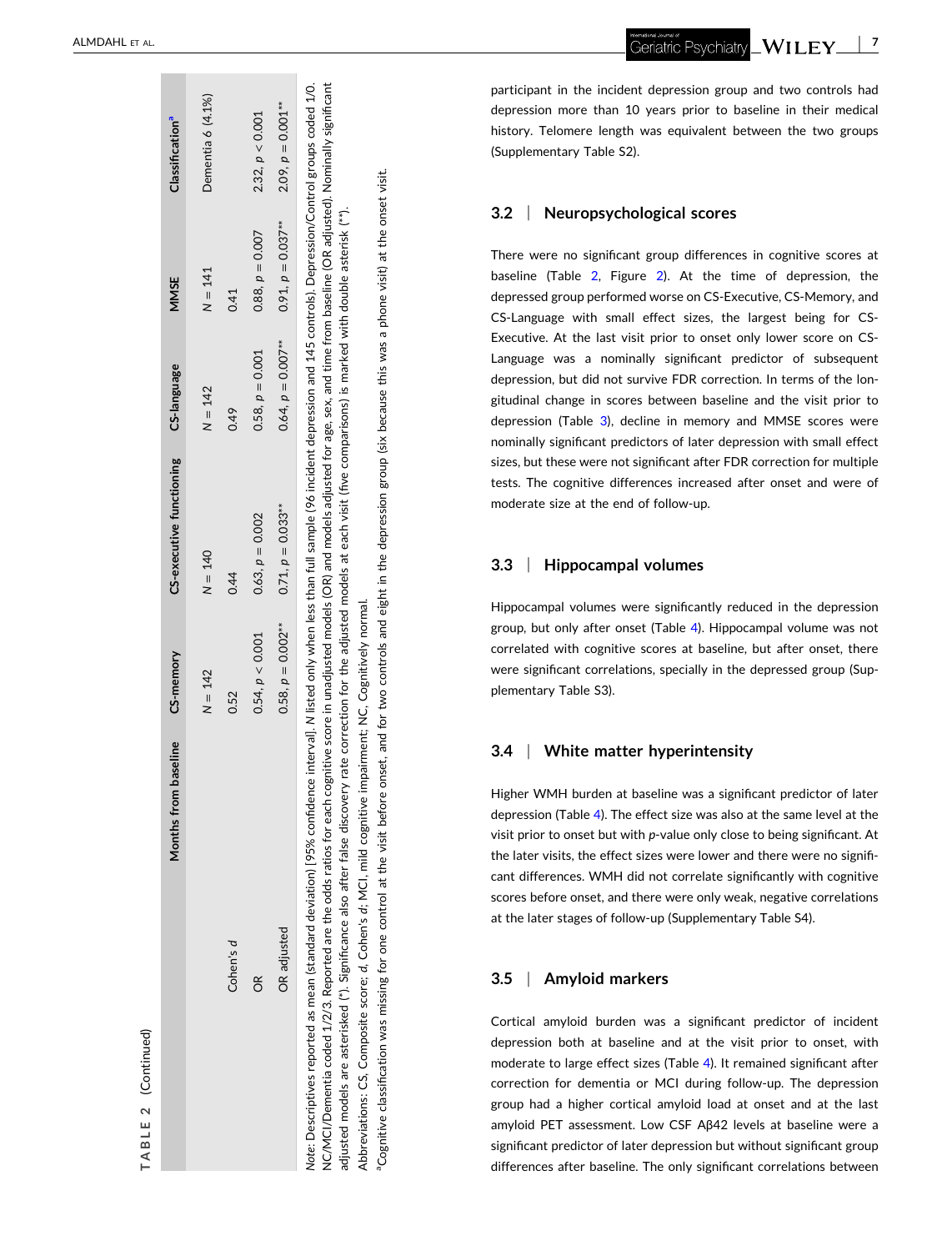<span id="page-7-0"></span>

**FIGURE 2** Composite cognitive scores at the four assessed visits for the incident depression group and control group presented as means with 95%-confidence intervals for raw scores and age- and sex-adjusted residuals

amyloid biomarkers and cognitive performance, after FDR correction were at the last visit (Supplementary Tables S5 and S6). Changes in cognitive scores between baseline and the visit prior to onset (Table [3](#page-8-0)) were no longer significant predictors of incident depression when amyloid biomarkers were added as covariates.

# **4** <sup>|</sup> **DISCUSSION**

As expected, we observed worse cognitive performance in the depressed group. The first question we asked was whether cognitive impairment was present before depression. On average 15 months prior to depression, there were indications that memory and language functions had subtly declined in the incident depression group. This is in line with the observation in younger adults that poor cognition can be a premorbid marker of depression. $18,20,21$  The next question concerned the underlying mechanisms of pre‐depression cognitive impairment. In studies involving young individuals, cognitive deficits predating depression could be explained by shared neurodevelopmental and/or genetic factors mediating both lower cognitive abilities and vulnerability to depression.<sup>19,85-87</sup> This explanation does not fit with the current results for LLD as there were no cognitive group differences at baseline. Cognitive impairment initially became apparent during the years/months leading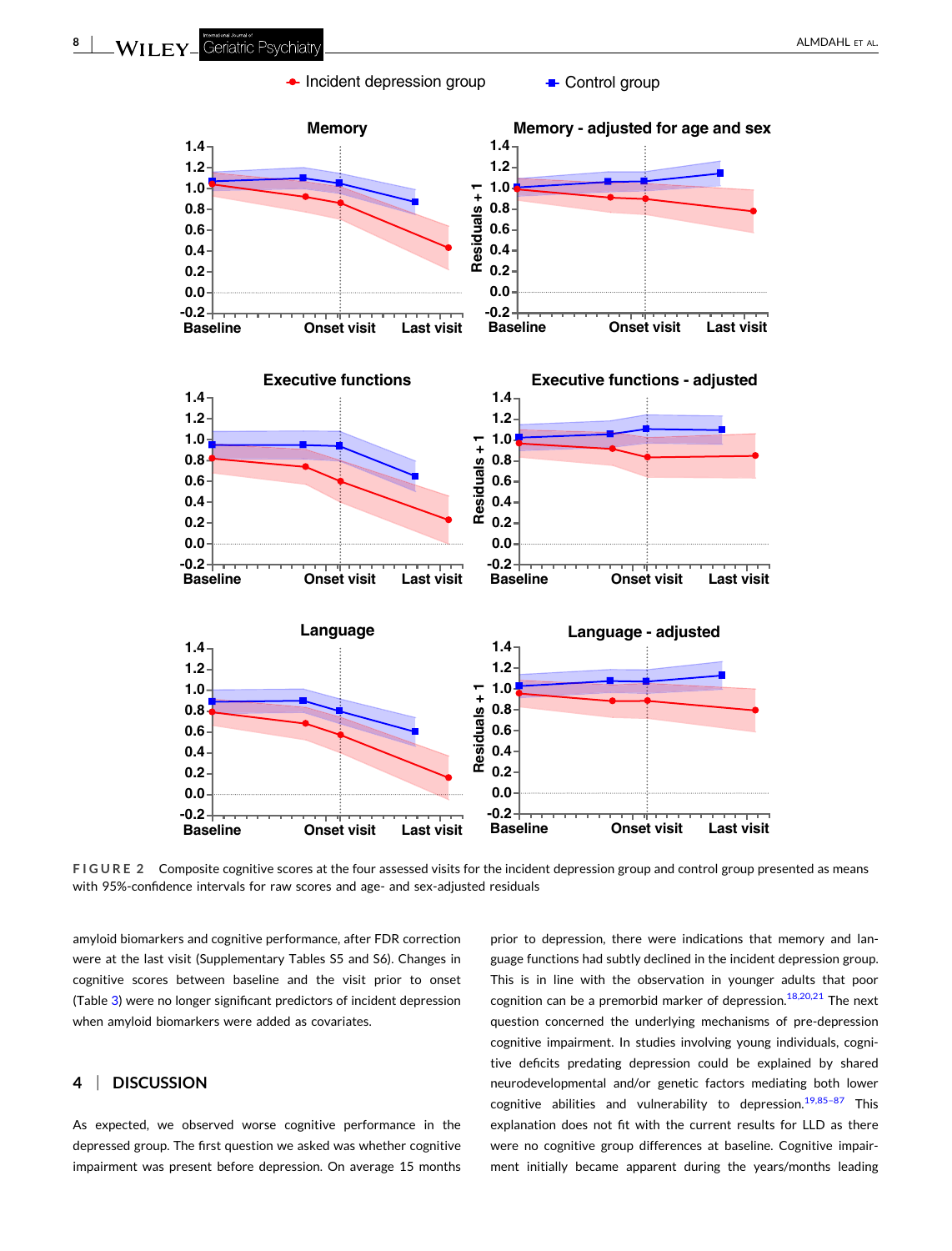<span id="page-8-0"></span>**TABLE 3** Changes in neuropsychological scores from baseline to the visit before onset

|                             | Incident<br>depression | Control<br>group | Cohen's<br>d | Regression<br>coefficients           | Regression model Adj2 with additional<br>correction for each of the biomarkers |
|-----------------------------|------------------------|------------------|--------------|--------------------------------------|--------------------------------------------------------------------------------|
| Change                      | $-0.13(0.57)$          | 0.03(0.42)       | 0.32         | $OR = 0.51$ , $p = 0.023$            | OR (Adj2 + Hippocampal volume) = $0.49$ ,<br>$p = 0.023*$                      |
| CS-memory                   | $[-0.25 - -0.01]$      | $[-0.04 - 0.10]$ |              |                                      | OR Adj1 = 0.50, $p = 0.022$ OR (Adj2 + WMH) = 0.48, $p = 0.027^*$              |
|                             | $N = 86$               | $N = 131$        |              | OR Adj $2 = 0.48$ ,                  | OR (Adj2 + CSF A $\beta$ 42) = 0.66, p = 0.273                                 |
|                             |                        |                  |              | $p = 0.018^*$                        | OR (Adj2 + Florbetapir SUVR) = 0.88, $p = 0.812$                               |
| Change                      | $-0.11(0.69)$          | $-0.01(0.65)$    | 0.15         | $OR = 0.80, p = 0.280$               | OR (Adj2 + Hippocampal volume) = $0.75$ ,<br>$p = 0.218$                       |
| CS-executive<br>functioning | $[-0.26 - 0.04]$       | $[-0.12 - 0.11]$ |              |                                      | OR Adj1 = 0.81, $p = 0.320$ OR (Adj2 + WMH) = 0.87, $p = 0.563$                |
|                             | $N = 85$               | $N = 131$        |              |                                      | OR Adj2 = 0.78, $p = 0.281$ OR (Adj2 + CSF A $\beta$ 42) = 0.92, $p = 0.773$   |
|                             |                        |                  |              |                                      | OR (Adj2 + Florbetapir SUVR) = 1.95, $p = 0.104$                               |
| Change                      | $-0.13(0.57)$          | 0.01(0.54)       | 0.25         | $OR = 0.64$ , $p = 0.078$            | OR (Adj2 + Hippocampal volume) = $0.54$ ,<br>$p = 0.029*$                      |
| CS-language                 | $[-0.25-0]$            | $[-0.08 - 0.10]$ |              |                                      | OR Adj1 = 0.63, $p = 0.075$ OR (Adj2 + WMH) = 0.58, $p = 0.055$                |
|                             | $N = 86$               | $N = 131$        |              | OR Adj $2 = 0.57$ ,<br>$p = 0.042^*$ | OR (Adj2 + CSF A $\beta$ 42) = 0.53, p = 0.054                                 |
|                             |                        |                  |              |                                      | OR (Adj2 + Florbetapir SUVR) = 0.95, $p = 0.901$                               |
| Change                      | $-0.13(0.57)$          | 0.03(0.42)       | 0.32         | OR = $0.51$ , $p = 0.023$            | OR (Adj2 + Hippocampal volume) = $0.53$ ,<br>$p = 0.041*$                      |
| <b>MMSE</b>                 | $[-0.25 - -0.01]$      | $[-0.04 - 0.10]$ |              |                                      | OR Adj1 = 0.50, $p = 0.022$ OR (Adj2 + WMH) = 0.52, $p = 0.045^*$              |
|                             | $N = 86$               | $N = 131$        |              | OR $Adj2 = 0.51$ ,<br>$p = 0.029*$   | OR (Adj2 + CSF A $\beta$ 42) = 0.76, p = 0.455                                 |
|                             |                        |                  |              |                                      | OR (Adj2 + Florbetapir SUVR) = 0.94, $p = 0.902$                               |

*Note*: The incident depression group is coded 1 and the control group coded 0. The first adjusted model (Adj1) includes age at baseline, sex, and time from baseline as covariates. The second adjusted model (Adj2) also includes the cognitive score at baseline as a covariate. The nominally significant group differences in the adjusted models are asterisked (\*). None survived false discovery rate correction for multiple comparisons. The 24 participants for whom the onset visit was the first visit after baseline, are not included.

Abbreviations: CS, composite score; CSF, cerebrospinal fluid; OR, odds ratio; SUVR, standardised uptake value ratio; WMH, volume of white matter hyperintensities.

toward depression onset, which is a course more suggestive of neurodegenerative mechanisms.

The authors of the studies reporting memory deficits preceding depression in younger adults $18,20$  suggested that this impairment could be linked to hippocampal dysfunction and atrophy. We only observed significantly lower hippocampal volumes in the depressed group late in the disease course. Cognitive performance did not appear to be greatly influenced by hippocampal volumes before onset, but after onset, cognitive scores were correlated with hippocampal volumes, suggesting that reduced hippocampal volume occurs in conjunction with symptomatic LLD rather than as a predisposing event. Our findings corroborate those of den Heijer et al.<sup>[55](#page-13-0)</sup> who found no association between baseline hippocampal volumes and incident depression but observed steeper decline in hippocampal volumes following depression. Elbejjani et al.<sup>[56](#page-13-0)</sup> reported that the rate

of hippocampal atrophy was associated with more and worsening depressive symptoms, but only in older women, not in men. Their observation of a sex difference is interesting as women more frequently report depressive symptoms also in late life $88$  and hippocampal structures could be impacted by the postmenopausal oestrogen drop because hippocampal progenitor cells express sex hormone receptors involved in proliferation control.<sup>89</sup> We reassessed our data for each sex separately and indeed, the hippocampal volume differences between the incident depression group and controls were greater for women, but the differences before onset remained non‐significant. Atrophy is a late finding, and functional and cellular aberrations may be present long before detectable MRI volume changes ensue. Our results do not exclude hippocampal changes preceding LLD, but cross‐sectional hippocampal volumes remained comparable to controls before depression.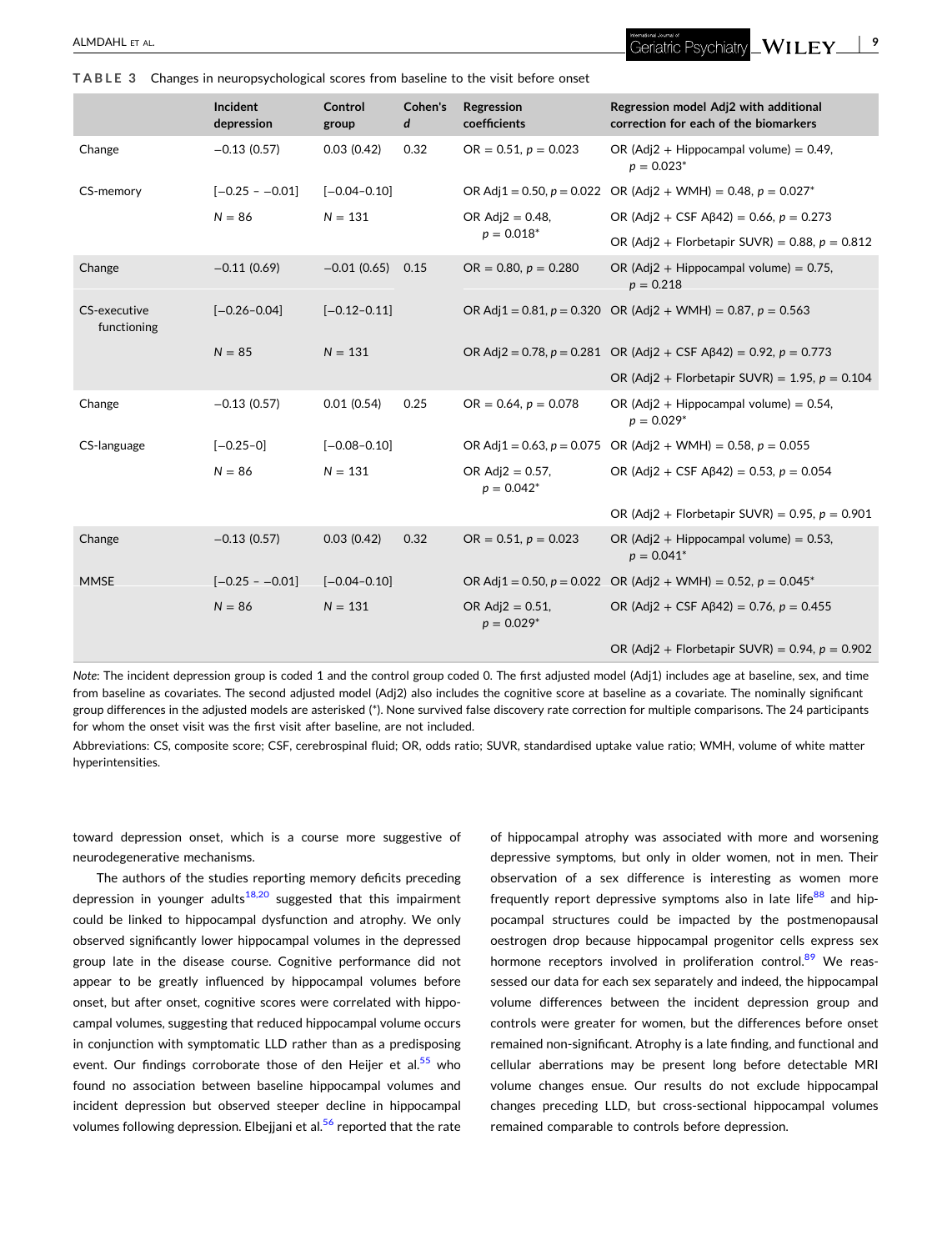| ļ                                                            |
|--------------------------------------------------------------|
|                                                              |
|                                                              |
| Ī                                                            |
| ֖֖֖֖֖֧ׅ֪ׅׅ֖֖֪֪֪֪֪֪֪֪ׅ֖֚֚֚֚֚֚֚֚֚֚֚֚֚֚֚֚֚֚֚֚֚֚֚֚֡֝֝֬֓֞֝֓֞֬֝֓֞֬ |
| -<br>-<br>-                                                  |
| $\ddot{ }$                                                   |
| ֚֚֚֬                                                         |
|                                                              |
|                                                              |
|                                                              |
|                                                              |
|                                                              |
|                                                              |
| ֕                                                            |
| l                                                            |
|                                                              |

|                             |                      | Hippocampal volume     | WMH volume         | CSF A <sub>B42</sub>   | Florbetapir SUVRs   | Overall amyloid biomarker status |
|-----------------------------|----------------------|------------------------|--------------------|------------------------|---------------------|----------------------------------|
| <b>Baseline</b>             | Incident depression  | $-0.02(1.06)$          | 0.24(1.01)         | 1224 (741-1706)        | $1.12(1.04 - 1.35)$ | Positive 29 (40.3%)              |
|                             |                      | $[-0.24 - 0.20]$       | $[0.02 - 0.45]$    |                        |                     | Negative 30 (41.7%)              |
|                             |                      | $N = 93$               | $N = 89$           | $N = 68$               | $N = 47$            | Mixed 13 (18.1%)                 |
|                             | Controls             | 0.19(0.96)             | $-0.15(0.96)$      | 1467 (1025-1794)       | 1.03 (0.98-1.09)    | Positive 19 (17.3%)              |
|                             |                      | $[0.03 - 0.35]$        | $[-0.32 - 0.01]$   |                        |                     | Negative 76 (69.1%)              |
|                             |                      | $N = 141$              | $N = 137$          | $N = 101$              | $N = 79$            | Mixed 15 (13.6%)                 |
|                             | Cohen's d            | 0.21                   | 0.40               | 0.33                   | 0.86                |                                  |
|                             | $\widetilde{\sigma}$ | $0.81, p = 0.117$      | $1.52, p = 0.005$  | $0.9995, p = 0.054$    | 146, p < 0.001      | 3.9, p < 0.001                   |
|                             | OR adjusted          | 0.238<br>$0.83, p =$   | $1.44, p = 0.019*$ | $0.9995, p = 0.048***$ | $125, p < 0.001***$ | $3.7, p < 0.001***$              |
| Visit prior to onset        | Incident depression  | $-0.15(1.03)$          | 0.26(0.83)         | 1052 (734-1682)        | $1.14(1.04 - 1.37)$ | Positive 24 (53.3%)              |
|                             |                      | 11<br>$[-0.40 - 0.1]$  | $[0.05 - 0.47]$    |                        |                     | Negative 16 (35.6%)              |
|                             |                      | $N = 64$               | $N = 62$           | $N = 27$               | $N = 39$            | Mixed 5 (11.1%)                  |
|                             | Controls             | 0.08 (0.97)            | $-0.16(1.06)$      | 1449 (920-1820)        | $1.03(0.98 - 1.17)$ | Positive 22 (30.1%)              |
|                             |                      | $[-0.10 - 0.26]$       | $[-0.37 - 0.05]$   |                        |                     | Negative 41 (56.2%)              |
|                             |                      | $N = 113$              | $N = 101$          | $N = 47$               | $N = 64$            | Mixed 10 (13.7%)                 |
|                             | Cohen's d            | 0.23                   | 0.44               | 0.24                   | 0.67                |                                  |
|                             | $\frac{R}{C}$        | 0.143<br>$0.79, p =$   | $1.61, p = 0.009$  | $0.9995, p = 0.274$    | $46, p = 0.002$     | $2.8, p = 0.014$                 |
|                             | OR adjusted          | 0.203<br>$0.79, p = 0$ | $1.45, p = 0.056$  | $0.9996, p = 0.337$    | 40, $p = 0.003***$  | $2.7, p = 0.023***$              |
| Onset visit                 | Depression           | $-0.19(1.10)$          | 0.14(0.98)         | 1013 (710-1625)        | $1.13(1.04 - 1.32)$ | Positive 22 (50%)                |
|                             |                      | $[-0.44 - 0.07]$       | $[-0.11 - 0.39]$   |                        |                     | Negative 20 (45.5%)              |
|                             |                      | $N = 71$               | $N = 62$           | $N = 21$               | $N = 38$            | Mixed 2 (4.5%)                   |
|                             | Controls             | 0.13(0.90)             | $-0.09(1.00)$      | 1421 (1034-1739)       | $1.03(0.96 - 1.11)$ | Positive 15 (22.1%)              |
|                             |                      | $[-0.05 - 0.31]$       | $[-0.31 - 0.12]$   |                        |                     | Negative 48 (70.6%)              |
|                             |                      | $N = 98$               | $N = 89$           | $N = 27$               | $N = 62$            | Mixed 5 (7.4%)                   |
|                             | Cohen's d            | 0.32                   | 0.23               | 0.33                   | 0.72                |                                  |
|                             | $\widetilde{\sigma}$ | $0.72, p = 0.041$      | $1.27, p = 0.163$  | $0.9994, p = 0.250$    | $38, p = 0.004$     | 3.5, $p = 0.004$                 |
|                             | OR adjusted          | $0.73, p = 0.087$      | $1.15, p = 0.448$  | $0.9995, p = 0.341$    | $32, p = 0.005***$  | 3.3, $p = 0.007***$              |
| Last visit after onset with | Depression           | $-0.25(1.10)$          | 0.18(0.95)         | 959 (719-1823)         | $1.20(1.05 - 1.39)$ | Positive 43 (57.3%)              |
| biomarker available         |                      | $[-0.50 - (-)0.01]$    | $[-0.03 - 0.40]$   |                        |                     | Negative 28 (37.3%)              |
|                             |                      | $N = 80$               | $N = 77$           | $N = 34$               | $N = 74$            | Mixed 4 (5.3%)                   |

<span id="page-9-0"></span>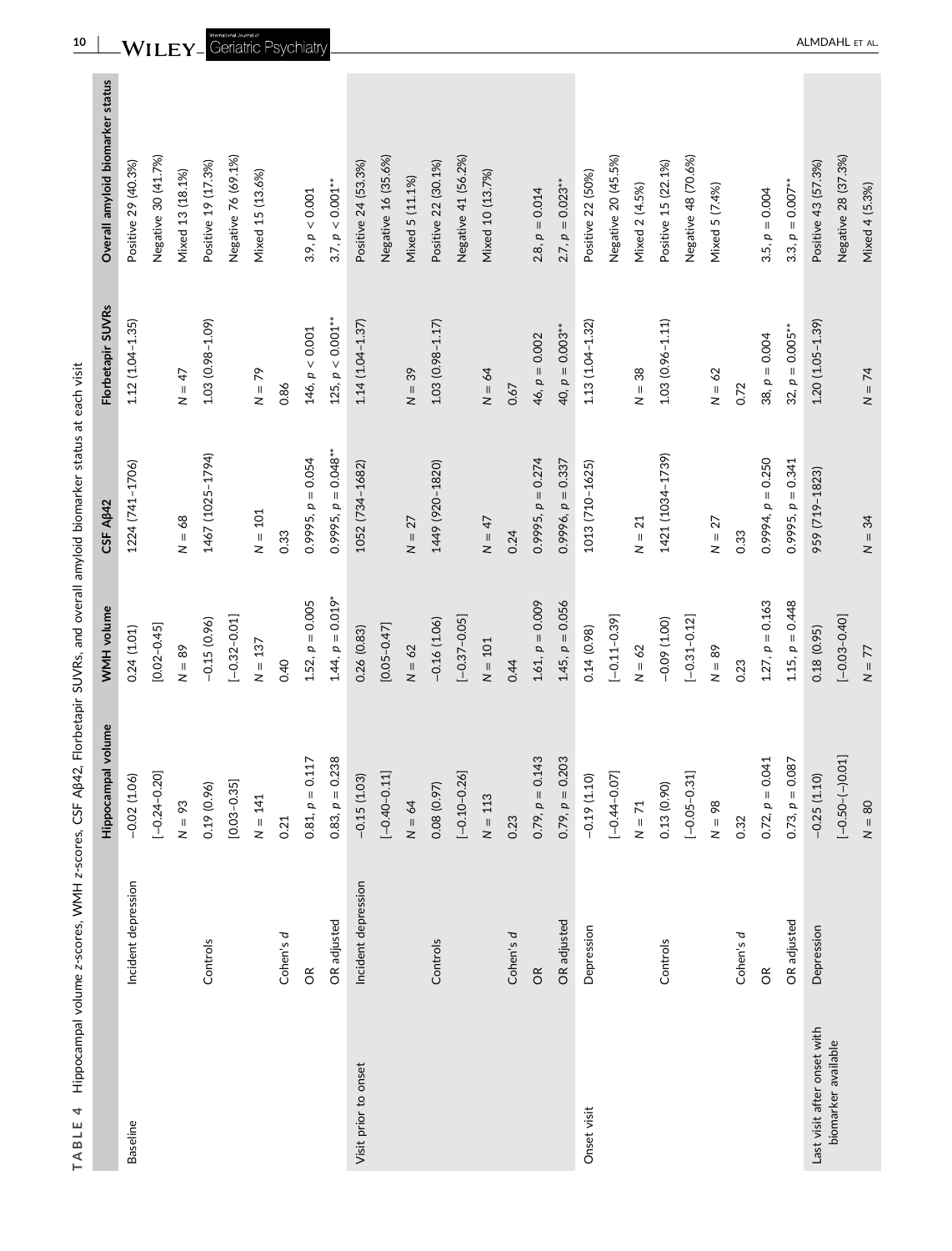| 4      |  |
|--------|--|
| г<br>г |  |
|        |  |

|                                                                                                                                                                                                       | Hippocampal volume | WMH volume        | CSF AB42               | Florbetapir SUVRs   | Overall amyloid biomarker status |
|-------------------------------------------------------------------------------------------------------------------------------------------------------------------------------------------------------|--------------------|-------------------|------------------------|---------------------|----------------------------------|
| Controls                                                                                                                                                                                              | 0.17(0.88)         | $-0.13(1.01)$     | 1266 (832-1775)        | $1.03(0.97 - 1.17)$ | Positive 36 (32.4%)              |
|                                                                                                                                                                                                       | $[0.01 - 0.33]$    | $[-0.31 - 0.06]$  |                        |                     | Negative 70 (63.1%)              |
|                                                                                                                                                                                                       | $N = 119$          | $N = 112$         | $N = 55$               | $N = 106$           | Mixed 5 (4.5%)                   |
| Cohen's d                                                                                                                                                                                             | 0.43               | 0.31              | 0.15                   | 0.61                |                                  |
| õ                                                                                                                                                                                                     | $0.64, p = 0.004$  | $1.38, p = 0.039$ | $1.00003, p = 0.924$   | 14, p < 0.001       | 3.0, $p = 0.001$                 |
| <b>OR</b> adjusted                                                                                                                                                                                    | $0.67, p = 0.019*$ | $1.25, p = 0.201$ | $1.0002$ , $p = 0.618$ | $13, p = 0.001***$  | $2.9, p = 0.001***$              |
| Note: Descriptives reported as mean (standard deviation) [95% confidence interval] for hippocampal and WMH volumes and as median (interquartile range) for the amyloid biomarkers. Depression/Control |                    |                   |                        |                     |                                  |

groups coded 1/0. All adjusted models include age, sex, and time from baseline as covariates. Hippocampal volumes were also adjusted for FreeSurfer version, and WMH volumes adjusted for WMH detection method (FLAIR and non-FLAIR). Nominally significant adjusted models are asterisked (\*). Due to multiple comparisons at each visit for the amyloid biomarkers (three tests; CSF, PET, and overall status) false discovery rate correction was applied and significance for the adjusted models of amyloid markers after false discovery rate correction is marked with double asterisk (\*\*). Mixed biomarker status denotes the groups coded 1/0. All adjusted models include age, sex, and time from baseline as covariates. Hippocampal volumes were also adjusted for FreeSurfer version, and WMH volumes adjusted for WMH detection method (FLAIR and non−FLAIR). Nominally significant adjusted models are asterisked (\*). Due to multiple comparisons at each visit for the amyloid biomarkers (three tests; CSF, PET, and overall status) false discovery rate correction was applied and significance for the adjusted models of amyloid markers after false discovery rate correction is marked with double asterisk (\*\*). Mixed biomarker status denotes the cases were results of CSF and PET were divergent. Positive biomarker status coded 1, negative 0, mixed 0.5. cases were results of CSF and PET were divergent. Positive biomarker status coded 1, negative 0, mixed 0.5

Abbreviations: CSF, cerebrospinal fluid; d, Cohen's d; OR, odds ratio; SUVR, standardised uptake value ratio; WMH, white matter hyperintensities. Abbreviations: CSF, cerebrospinal fluid; *d*, Cohen's d; OR, odds ratio; SUVR, standardised uptake value ratio; WMH, white matter hyperintensities.

- **11**WILEY\_ Geriatric Psychiatry

Hippocampal volume is associated with both chronological age and cellular age measured by telomere length. $\frac{90}{10}$  Telomere shortening has been frequently observed in studies on depressed younger adults<sup>[78](#page-14-0)</sup> and in a recent, small study of LLD.<sup>79</sup> Our supplementary analyses of telomere length revealed no evidence of more advanced cellular ageing in the LLD group at any time point. Our sample size was small, but the results are in line with those of a larger LLD study<sup>[80](#page-14-0)</sup> and other studies of depressive symptoms in older adults $91,92$  that have failed to find an association with telomere length. Older adults' high cumulative exposure to factors that can shorten telomeres has been suggested to make a depression ‐related effect difficult to detect.<sup>[80](#page-14-0)</sup>

Unlike hippocampal volume, WMH volume at baseline predicted later LLD. Previous longitudinal studies have reported that WMH at baseline are associated with incident LLD or incident depressive symptoms,  $93-97$  albeit not consistently.  $98,99$  WMH are believed to be a marker of vascular changes. Periventricular WMH correlate with histological severity of arteriosclerosis and breakdown of the ventricular lining, and deep WMH correlate with cortical microinfarcts and demyelination.<sup>[100](#page-14-0)</sup> Histopathological correlates of WMH are, however, heterogeneous and can be as minimal as slight matrix disentanglement.<sup>101</sup> Divergence in reports of WMH in LLD may thus derive both from variations in WMH location<sup>[102,103](#page-14-0)</sup> and from WMH with similar MRI appearance harbouring dissimilar cellular pathology.<sup>101</sup> The timing of WMH-related increase in depression risk may also depend on WMH location. Bae et al. found an association between severe periventricular WMH and depression 2 weeks after stroke, while severe deep WMH at this time point were associated with depression occurring 1 year post-stroke.<sup>102</sup> Demyelination and axonal loss underlying WMH in fronto ‐limbic circuits could impact the emotional control networks and predispose individuals to depression. This 'vascular depression' hypothesis<sup>[24,31](#page-12-0)</sup> has, however, been challenged by autopsy studies failing to find more vascular lesions in established LLD compared to controls.<sup>104,105</sup> Congruously, we found that WMH load was not significantly higher at depression onset. WMH might thus be important primarily in early stages of depression development, relating to initiating events increasing the vulnerability to depression, while later in the disease, there might be no direct stimulus ‐response function between WMH/vascular lesions and depression.

The strongest predictor of incident depression was cortical amyloid. Although the sample size was reduced because Florbetapir PET was not available for all participants, our results corroborate those found in previous studies of incident depression/depressive symptoms in cognitively normal older adults $45-48,106$  with one exception.<sup>49</sup> The overall evidence from longitudinal studies thus converges on amyloid pathology being a risk factor for LLD/ depressive symptoms. The effect sizes for CSF A β42 levels in our study were lower than those for cortical amyloid. Unlike amyloid PET, CSF Aβ42 is only an indirect measure of brain Aβ accumulation. Incongruity between A β CSF and A β PET is quite common and individuals with positive PET and negative CSF reportedly have higher GDS scores.<sup>[107](#page-14-0)</sup> In our study baseline cortical amyloid was also a

**College**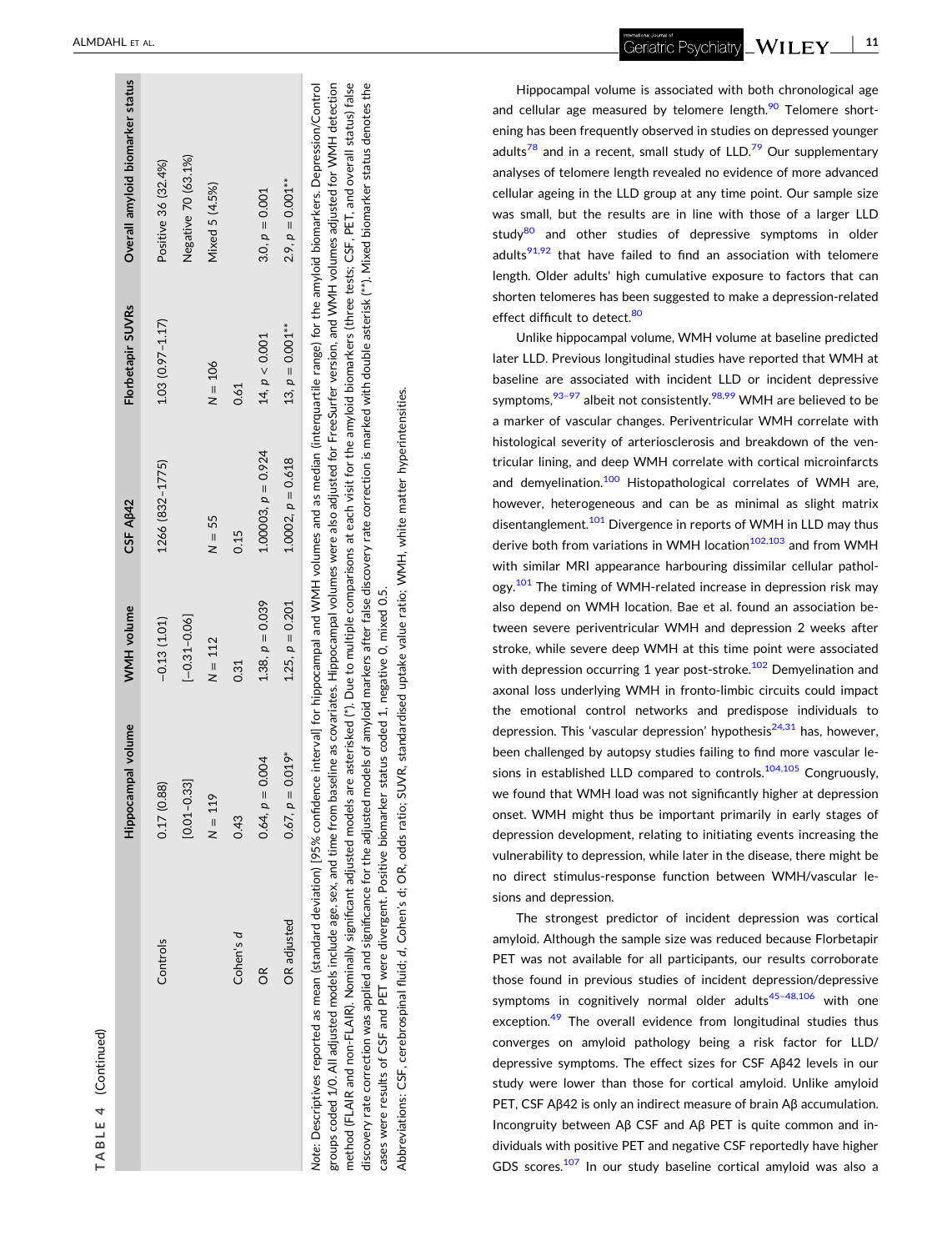significant predictor when correcting for later dementia or MCI. This makes it less likely that amyloid‐associated incident depression was solely caused by a psychological reaction to the awareness of dementia development. Amyloid plaques accumulate in the brain several years, even decades, before the emergence of cognitive signs.<sup>[108](#page-14-0)</sup> The earliest amyloid depositions occur within the core nodes of the default mode network, accompanied by disruption of the internal functional connectivity of this network and its connec-tions with the frontoparietal network.<sup>[109](#page-14-0)</sup> Functional connectivity changes within and between these networks are also observed in depression.<sup>[110–112](#page-14-0)</sup> Therefore, amyloid accumulation in the brain may directly impact the pathophysiology of LLD. Resting‐state functional MRI before depression onset was only available for a minority of the participants and deferred us from assessing network connectivity changes in relation to amyloid pathology and incident depression. Nevertheless, this should be addressed in future studies.

The main strength of our study is the assessment at several time points: twice before, at, and after depression onset, probing both cognitive functions and neuroimaging biomarkers. The method of detecting depression was based on review of all available information. This makes it more difficult to reproduce compared with, for example, using a threshold on a single depression scale, but it represents an inclusive approach with lower likelihood of depression cases being overlooked. NC ADNI participants are volunteers recruited to research and are probably not representative of the general older population,  $57$  limiting generalisability. The study was restricted by its sample size and the fact that not all data types (e.g. CSF and PET) were available at all visits. Another limitation is the choice to evaluate neuroimaging cross‐sectionally at each visit, rather than conducting a longitudinal analysis based on a base image for each participant. Furthermore, LLD is a clinically heterogeneous condition probably comprising several subtypes with diverse aetiologies; however, in this study, we did not attempt to differentiate between clinical subtypes.

In conclusion, cerebral amyloid pathology and WMH can predict future LLD. Subtle cognitive changes occur prior to LLD onset and can partly be explained by the underlying amyloid pathology. These results support the hypothesis that amyloid plaque formation and emerging ischaemic lesions disrupt networks involved in cognitive and emotional processing, thus predisposing older adults to depression.

#### **ACKNOWLEDGEMENTS**

Firstly, the authors would like to thank all of the ADNI participants for undergoing assessments and allowing the results to be used for research. Secondly, we thank all of the ADNI staff for diligently collecting and processing the data so that it can be used in relevant research studies worldwide.

Data collection and sharing for this project was funded by the Alzheimer's Disease Neuroimaging Initiative (ADNI) (National Institutes of Health Grant U01 AG024904) and DOD ADNI (Department of Defense award number W81XWH‐12‐2‐0012). ADNI is funded by the National Institute on Aging, the National Institute of

Biomedical Imaging and Bioengineering, and through generous contributions from the following: AbbVie, Alzheimer's Association; Alzheimer's Drug Discovery Foundation; Araclon Biotech; BioClinica, Inc.; Biogen; Bristol‐Myers Squibb Company; CereSpir, Inc.; Cogstate; Eisai Inc.; Elan Pharmaceuticals, Inc.; Eli Lilly and Company; Euro-Immun; F. Hoffmann‐La Roche Ltd and its affiliated company Genentech, Inc.; Fujirebio; GE Healthcare; IXICO Ltd.; Janssen Alzheimer Immunotherapy Research & Development, LLC.; Johnson & Johnson Pharmaceutical Research & Development LLC.; Lumosity; Lundbeck; Merck & Co., Inc.; Meso Scale Diagnostics, LLC.; NeuroRx Research; Neurotrack Technologies; Novartis Pharmaceuticals Corporation; Pfizer Inc.; Piramal Imaging; Servier; Takeda Pharmaceutical Company; and Transition Therapeutics. The Canadian Institutes of Health Research is providing funds to support ADNI clinical sites in Canada. Private sector contributions are facilitated by the Foundation for the National Institutes of Health [\(www.fnih.org](http://www.fnih.org)). The grantee organization is the Northern California Institute for Research and Education, and the study is coordinated by the Alzheimer's Therapeutic Research Institute at the University of Southern California. ADNI data are disseminated by the Laboratory for Neuro Imaging at the University of Southern California.

#### **CONFLICT OF INTEREST**

The authors declare no conflict of interest.

#### **ETHICS STATEMENT**

The ADNI clinical protocol states that the study is conducted according to Good Clinical Practice guidelines, the Declaration of Helsinki, US Code of Federal Regulations Title 21 Part 50 ‐Protection of Human Subjects, and Part 56 ‐ Institutional Review Boards, and pursuant to state and federal Health Insurance Portability and Accountability Act regulations. The study was unconditionally approved by the Institutional Review Boards and Research Ethics Boards of all the participating institutions. Written informed consent was obtained from all participants and study partners before study procedures were carried out.

#### **AUTHOR CONTRIBUTIONS**

Ina S. Almdahl designed the study, performed the data analysis, interpreted the results, and wrote the article. Ingrid Agartz, Kenneth Hugdahl, and Maria S. Korsnes critically revised the article and approved the final version.

#### **DATA AVAILABILITY STATEMENT**

The data used in this study belong to the Alzheimer's Disease Neuroimaging Initiative (ADNI), a neuroscience consortium of universities and research institutes, and are available through the ADNI database [\(adni.loni.usc.edu](http://adni.loni.usc.edu)) after approval of a data request application. For more information about how to access ADNI data see [http://adni.loni.usc.edu/data](http://adni.loni.usc.edu/data-samples/access-data/)‐samples/access‐data/.

#### **ORCID**

*Ina S. Almdahl* <https://orcid.org/0000-0001-6070-4921>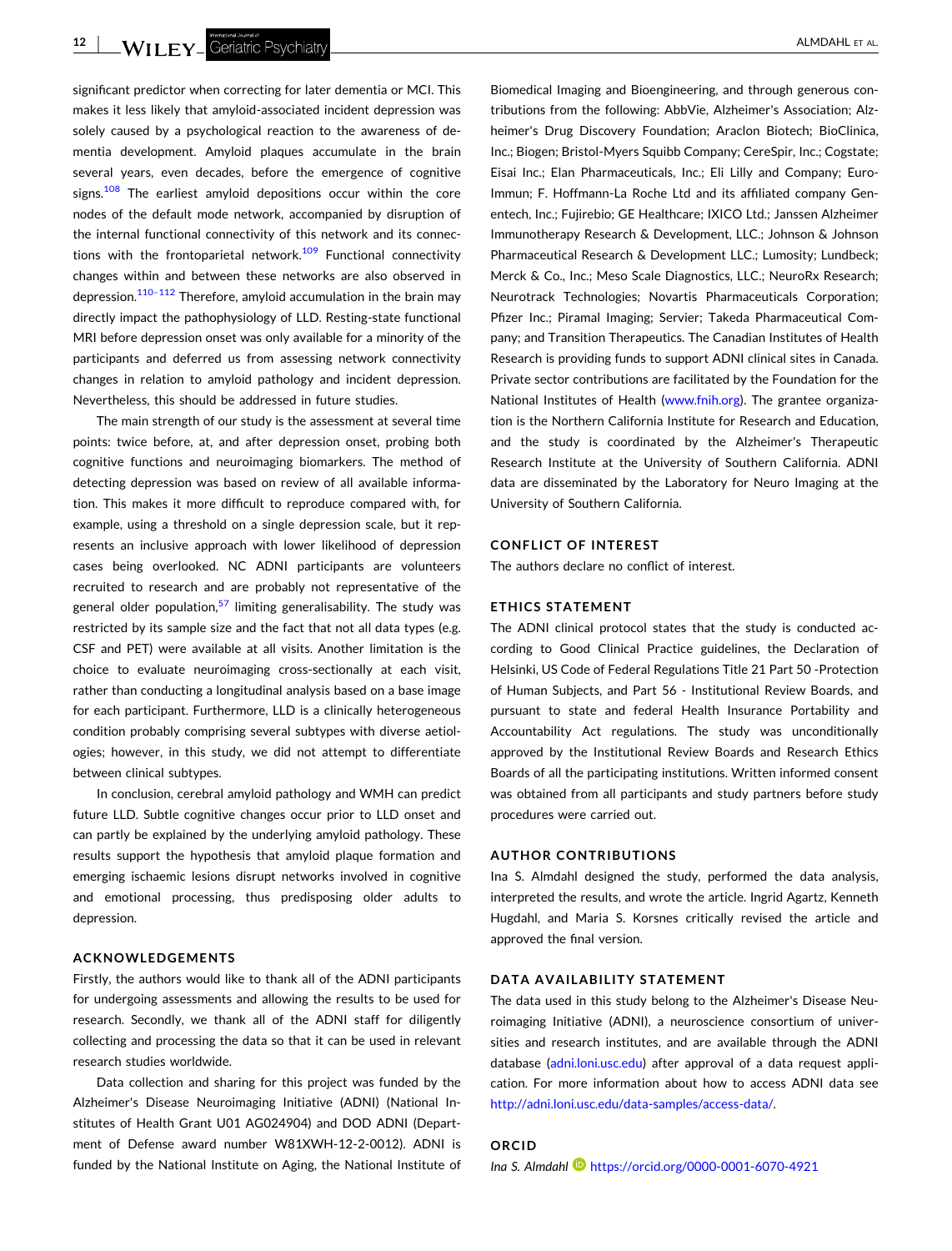#### <span id="page-12-0"></span>**REFERENCES**

- 1. GBD. Global, regional, and national incidence, prevalence, and years lived with disability for 328 diseases and injuries for 195 countries, 1990‐2016: a systematic analysis for the Global Burden of Disease Study 2016. *Lancet*. 2017;390(10100):1211‐1259.
- 2. GBD. Global burden of 369 diseases and injuries in 204 countries and territories, 1990‐2019: a systematic analysis for the Global Burden of Disease Study 2019. *Lancet*. 2020;396(10258): 1204‐1222.
- 3. McCall WV, Kintziger KW. Late life depression: a global problem with few resources. *Psychiatr Clin North Am*. 2013;36(4):475‐481.
- 4. WHO. 2017. Mental health of older adults Fact sheet. Accessed 12 December 2017. [https://www.who.int/news-room/fact-sheets/](https://www.who.int/news-room/fact-sheets/detail/mental-health-of-older-adults) [detail/mental-health-of-older-adults](https://www.who.int/news-room/fact-sheets/detail/mental-health-of-older-adults)
- 5. Allan CE, Valkanova V, Ebmeier KP. Depression in older people is underdiagnosed. *Practitioner*. 2014;258(1771:19‐22):2‐3.
- 6. Richard‐Devantoy S, Badillo‐Amberg I, Greenway KT, Tomasso MD, Turecki G, Bertrand JA. Low MoCA performances correlate with suicidal ideation in late‐life depression. *Psychiatr Res* 2021; 301:113957.
- 7. Wang H, Fernandes L, Oster S, Takeda M, Brodaty H, Mintzer JE. The state of psychogeriatrics in different regions of the world: challenges and opportunities. *Int Psychogeriatr*. 2013;25(10): 1563‐1569.
- 8. Voros V, Fekete S, Tenyi T, Rihmer Z, Szili I, Osvath P. Untreated depressive symptoms significantly worsen quality of life in old age and may lead to the misdiagnosis of dementia: a cross‐sectional study. *Ann Gen Psychiatr*. 2020;19:52.
- 9. Hajek A, Brettschneider C, Eisele M, et al. Disentangling the complex relation of disability and depressive symptoms in old age ‐ findings of a multicenter prospective cohort study in Germany. *Int Psychogeriatr*. 2017;29(6):885‐895.
- 10. Wei J, Hou R, Zhang X, et al. The association of late-life depression with all-cause and cardiovascular mortality among communitydwelling older adults: systematic review and meta‐analysis. *Br J Psychiatry*. 2019;215(2):449‐455.
- 11. Parkinson WL, Rehman Y, Rathbone M, Upadhye S. Performances on individual neurocognitive tests by people experiencing a current major depression episode: a systematic review and meta‐analysis. *J Affect Disord*. 2020;276:249‐259.
- 12. Thomas AJ, Gallagher P, Robinson LJ, et al. A comparison of neurocognitive impairment in younger and older adults with major depression. *Psychol Med*. 2009;39(5):725‐733.
- 13. Butters MA, Whyte EM, Nebes RD, et al. The nature and determinants of neuropsychological functioning in late‐life depression. *Arch Gen Psychiatr*. 2004;61(6):587‐595.
- 14. Bhalla RK, Butters MA, Becker JT, et al. Patterns of mild cognitive impairment after treatment of depression in the elderly. *Am J Geriatr Psychiatr*. 2009;17(4):308‐316.
- 15. Bhalla RK, Butters MA, Mulsant BH, et al. Persistence of neuropsychologic deficits in the remitted state of late‐life depression. *Am J Geriatr Psychiatr*. 2006;14(5):419‐427.
- 16. Cherbuin N, Kim S, Anstey KJ. Dementia risk estimates associated with measures of depression: a systematic review and metaanalysis. *BMJ Open*. 2015;5(12):e008853.
- 17. Diniz BS, Butters MA, Albert SM, Dew MA, Reynolds CF, 3rd. Late‐ life depression and risk of vascular dementia and Alzheimer's disease: systematic review and meta‐analysis of community‐based cohort studies. *Br J Psychiat*. 2013;202(5):329‐335.
- 18. Airaksinen E, Wahlin A, Forsell Y, Larsson M. Low episodic memory performance as a premorbid marker of depression: evidence from a 3‐year follow‐up. *Acta Psychiatr Scand*. 2007;115(6):458‐465.
- 19. Buthmann J, Cha DS, McIntyre RS. Does cognitive dysfunction predate the onset of incident depression? In: McIntyre RS, ed.

*Cognitive Impairment in Major Depressive Disorder*. Cambridge University Press; 2016.

- 20. Simons CJ, Jacobs N, Derom C, et al. Cognition as predictor of current and follow‐up depressive symptoms in the general population. *Acta Psychiatr Scand*. 2009;120(1):45‐52.
- 21. Vinberg M, Miskowiak KW, Kessing LV. Impairment of executive function and attention predicts onset of affective disorder in healthy high‐risk twins. *J Clin Psychiatr*. 2013;74(8):e747‐753.
- 22. Mirza SS, Ikram MA, Bos D, Mihaescu R, Hofman A, Tiemeier H. Mild cognitive impairment and risk of depression and anxiety: a population‐based study. *Alzheimers Dement*. 2017;13(2):130‐139.
- 23. Berger AK, Small BJ, Forsell Y, Winblad B, Backman L. Preclinical symptoms of major depression in very old age: a prospective longitudinal study. *Am J Psychiatr*. 1998;155(8):1039‐1043.
- 24. Alexopoulos GS, Meyers BS, Young RC, Campbell S, Silbersweig D, Charlson M. 'Vascular depression' hypothesis. *Arch Gen Psychiatr*. 1997;54(10):915‐922.
- Empana J-P, Boutouyrie P, Lemogne C, Jouven X, van Sloten TT. Microvascular contribution to late‐onset depression: mechanisms, current evidence, association with other brain diseases, and therapeutic perspectives. *Biol Psychiatr*. 2021.
- 26. Hackett ML, Pickles K. Part I: frequency of depression after stroke: an updated systematic review and meta‐analysis of observational studies. *Int J Stroke*. 2014;9(8):1017‐1025.
- 27. Luijendijk HJ, Stricker BH, Wieberdink RG, et al. Transient ischemic attack and incident depression. *Stroke*. 2011;42(7):1857‐1861.
- 28. Taylor WD, Aizenstein HJ, Alexopoulos GS. The vascular depression hypothesis: mechanisms linking vascular disease with depression. *Mol Psychiatr*. 2013;18(9):963‐974.
- Thomas AJ, Ferrier IN, Kalaria RN, Perry RH, Brown A, O'Brien JT. A neuropathological study of vascular factors in late‐life depression. *J Neurol Neurosurg Psychiat*. 2001;70(1):83‐87.
- 30. van Sloten TT, Sigurdsson S, van Buchem MA, et al. Cerebral small vessel disease and association with higher incidence of depressive symptoms in a general elderly population: the AGES‐Reykjavik study. *Am J Psychiatr*. 2015;172(6):570‐578.
- 31. Alexopoulos GS. Mechanisms and treatment of late‐life depression. *Transl Psychiat*. 2019;9(1):188.
- 32. Aizenstein HJ, Baskys A, Boldrini M, et al. Vascular depression consensus report – a critical update. *BMC Med*. 2016;14(1):161.
- 33. Qiu WQ, Sun X, Selkoe DJ, et al. Depression is associated with low plasma Abeta42 independently of cardiovascular disease in the homebound elderly. *Int J Geriatr Psychiatr*. 2007;22(6):536‐542.
- 34. van Dyck CH, O'Dell RS, Mecca AP. Amyloid‐associated depression‐or not? *Biol Psychiatr*. 2021;89(8):737‐738.
- 35. Krell‐Roesch J, Lowe VJ, Neureiter J, et al. Depressive and anxiety symptoms and cortical amyloid deposition among cognitively normal elderly persons: the Mayo Clinic Study of Aging. *Int Psychogeriatr*. 2018;30(2):245‐251.
- 36. Kumar A, Kepe V, Barrio JR, et al. Protein binding in patients with late‐life depression. *Arch Gen Psychiatr*. 2011;68(11):1143‐1150.
- 37. Lavretsky H, Siddarth P, Kepe V, et al. Depression and anxiety symptoms are associated with cerebral FDDNP‐PET binding in middle‐aged and older nondemented adults. *Am J Geriatr Psychiatr*. 2009;17(6):493‐502.
- 38. Pomara N, Bruno D, Sarreal AS, et al. Lower CSF amyloid beta peptides and higher F2‐isoprostanes in cognitively intact elderly individuals with major depressive disorder. *Am J Psychiatr*. 2012;169(5):523‐530.
- 39. Yasuno F, Kazui H, Morita N, et al. High amyloid‐beta deposition related to depressive symptoms in older individuals with normal cognition: a pilot study. *Int J Geriatr Psychiatr*. 2016;31(8):920‐928.
- 40. Chung JK, Plitman E, Nakajima S, et al. Cortical amyloid beta deposition and current depressive symptoms in Alzheimer disease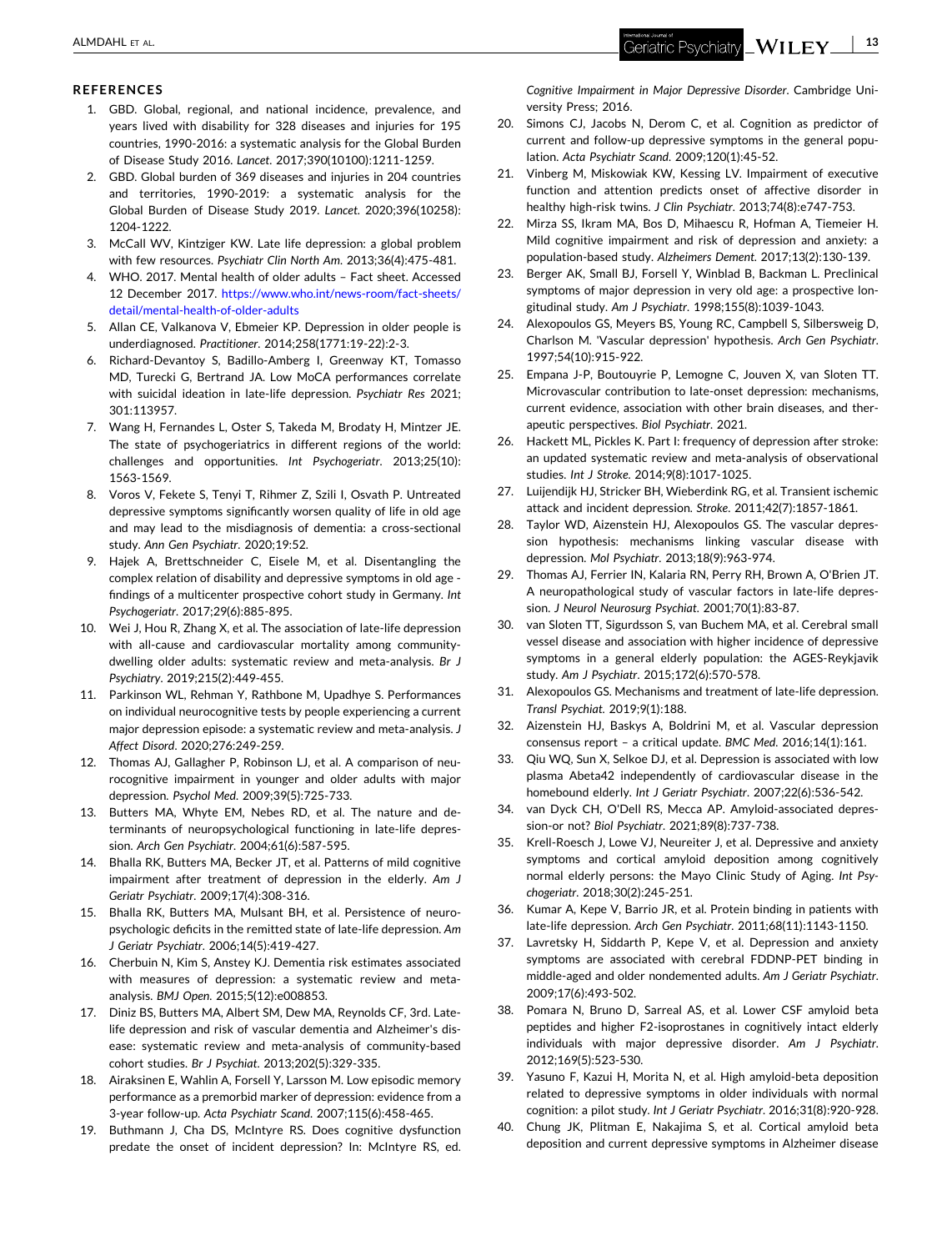<span id="page-13-0"></span>and mild cognitive impairment. *J Geriatr Psychiatr Neurol*. 2016;29(3):149‐159.

- 41. De Winter FL, Emsell L, Bouckaert F, et al. No association of lower hippocampal volume with Alzheimer's disease pathology in late‐life depression. *Am J Psychiatr*. 2017;174(3):237‐245.
- 42. McCutcheon ST, Han D, Troncoso J, et al. Clinicopathological correlates of depression in early Alzheimer's disease in the NACC. *Int J Geriatr Psychiatr*. 2016;31(12):1301‐1311.
- 43. Wilson RS, Capuano AW, Boyle PA, et al. Clinical-pathologic study of depressive symptoms and cognitive decline in old age. *Neurology*. 2014;83(8):702‐709.
- 44. Mackin RS, Insel PS, Landau S, et al. Late‐life depression is associated with reduced cortical amyloid burden: findings from the Alzheimer's disease neuroimaging initiative depression project. *Biol Psychiatr*. 2021;89(8):757‐765.
- 45. Donovan NJ, Locascio JJ, Marshall GA, et al. Longitudinal association of amyloid beta and anxious‐depressive symptoms in cognitively normal older adults. *Am J Psychiatr*. 2018;175(6):530‐537.
- 46. Harrington KD, Gould E, Lim YY, et al. Amyloid burden and incident depressive symptoms in cognitively normal older adults. *Int J Geriatr Psychiatr*. 2017;32(4):455‐463.
- 47. Wang ZT, Shen XN, Ma YH, et al. Associations of the rate of change in geriatric depression scale with amyloid and cerebral glucose metabolism in cognitively normal older adults: a longitudinal study. *J Affect Disord*. 2021;280(Pt A):77‐84.
- 48. Xu W, Feng W, Shen XN, et al. Amyloid pathologies modulate the associations of minimal depressive symptoms with cognitive impairments in older adults without dementia. *Biol Psychiatr*. 2021;89(8):766‐775.
- 49. Perin S, Harrington KD, Lim YY, et al. Amyloid burden and incident depressive symptoms in preclinical Alzheimer's disease. *J Affect Disord*. 2018;229:269‐274.
- 50. Belvederi Murri M, Pariante C, Mondelli V, et al. HPA axis and aging in depression: systematic review and meta‐analysis. *Psychoneuroendocrinology*. 2014;41:46‐62.
- 51. Anacker C, Cattaneo A, Luoni A, et al. Glucocorticoid-related molecular signaling pathways regulating hippocampal neurogenesis. *Neuropsychopharmacology*. 2013;38(5):872‐883.
- 52. Lupien SJ, de Leon M, de Santi S, et al. Cortisol levels during human aging predict hippocampal atrophy and memory deficits. *Nat Neurosci*. 1998;1(1):69‐73.
- 53. Sexton CE, Mackay CE, Ebmeier KP. A systematic review and meta‐analysis of magnetic resonance imaging studies in late‐life depression. *Am J Geriatr Psychiatr*. 2013;21(2):184‐195.
- 54. Geerlings MI, Gerritsen L. Late-life depression, hippocampal volumes, and hypothalamic‐pituitary‐adrenal Axis regulation: a systematic review and meta‐analysis. *Biol Psychiatr*. 2017;82(5): 339‐350.
- 55. den Heijer T, Tiemeier H, Luijendijk HJ, et al. A study of the bidirectional association between hippocampal volume on magnetic resonance imaging and depression in the elderly. *Biol Psychiatr*. 2011; 70(2):191‐197.
- 56. Elbejjani M, Fuhrer R, Abrahamowicz M, et al. Hippocampal atrophy and subsequent depressive symptoms in older men and women: results from a 10‐year prospective cohort. *Am J Epidemiol*. 2014;180(4):385‐393.
- 57. Petersen RC, Aisen PS, Beckett LA, et al. Alzheimer's disease neuroimaging initiative (ADNI): clinical characterization. *Neurology*. 2010;74(3):201‐209.
- 58. Cummings JL, Mega M, Gray K, Rosenberg‐Thompson S, Carusi DA, Gornbein J. The Neuropsychiatric Inventory: comprehensive assessment of psychopathology in dementia. *Neurology*. 1994;44(12):2308‐2314.
- 59. Kaufer DI, Cummings JL, Ketchel P, et al. Validation of the NPI‐Q, a brief clinical form of the Neuropsychiatric Inventory. *J Neuropsychiatry Clin Neurosci*. 2000;12(2):233‐239.
- 60. Choi SE, Mukherjee S, Gibbons LE, et al. Development and validation of language and visuospatial composite scores in ADNI. *Alzheimers Dement*. 2020;6(1):e12072.
- 61. Crane PK, Carle A, Gibbons LE, et al. Development and assessment of a composite score for memory in the Alzheimer's Disease Neuroimaging Initiative (ADNI). *Brain Imaging Behav*. 2012;6(4): 502‐516.
- 62. Folstein MF, Folstein SE, McHugh PR. "Mini‐mental state". A practical method for grading the cognitive state of patients for the clinician. *J Psychiatr Res*. 1975;12(3):189‐198.
- 63. Wechsler DA. *Wechsler Memory Scale‐Revised*. Psychological Corporation; 1987.
- 64. Aisen PS, Petersen RC, Donohue MC, et al. Clinical core of the Alzheimer's disease neuroimaging initiative: progress and plans. *Alzheimers Dement*. 2010;6(3):239‐246.
- 65. Jack CR, Jr., Bernstein MA, Fox NC, et al. The Alzheimer's disease neuroimaging initiative (ADNI): MRI methods. *J Magn Reson Imag*. 2008;27(4):685‐691.
- 66. Dale AM, Fischl B, Sereno MI. Cortical surface‐based analysis. I. Segmentation and surface reconstruction. *Neuroimage*. 1999;9(2):179‐194.
- 67. Fischl B, Dale AM. Measuring the thickness of the human cerebral cortex from magnetic resonance images. *Proc Natl Acad Sci U S A*. 2000;97(20):11050‐11055.
- 68. Fischl B, Salat DH, Busa E, et al. Whole brain segmentation: automated labeling of neuroanatomical structures in the human brain. *Neuron*. 2002;33(3):341‐355.
- 69. Fischl B, Sereno MI, Dale AM. Cortical surface‐based analysis. II: inflation, flattening, and a surface‐based coordinate system. *Neuroimage*. 1999;9(2):195‐207.
- 70. Gronenschild EH, Habets P, Jacobs HI, et al. The effects of Free-Surfer version, workstation type, and Macintosh operating system version on anatomical volume and cortical thickness measurements. *PLoS One*. 2012;7(6):e38234.
- 71. Jovicich J, Czanner S, Han X, et al. MRI-derived measurements of human subcortical, ventricular and intracranial brain volumes: reliability effects of scan sessions, acquisition sequences, data analyses, scanner upgrade, scanner vendors and field strengths. *Neuroimage*. 2009;46(1):177‐192.
- 72. Schwarz C, Fletcher E, DeCarli C, Carmichael O. Fully‐automated white matter hyperintensity detection with anatomical prior knowledge and without FLAIR. *Inf Process Med Imaging*. 2009;21:239‐251.
- 73. DeCarli C, Maillard P, Fletcher E. Four tissue segmentation in ADNI II. 2013. Accessed June 2021.
- 74. Bittner T, Zetterberg H, Teunissen CE, et al. Technical performance of a novel, fully automated electrochemiluminescence immunoassay for the quantitation of beta‐amyloid (1‐42) in human cerebrospinal fluid. *Alzheimers Dement*. 2016;12(5):517‐526.
- 75. Shaw LM, Hansson O, Manuilova E, et al. Method comparison study of the Elecsys(R) beta‐Amyloid (1‐42) CSF assay versus comparator assays and LC‐MS/MS. *Clin Biochem*. 2019;72:7‐14.
- 76. Hansson O, Seibyl J, Stomrud E, et al. CSF biomarkers of Alzheimer's disease concord with amyloid‐beta PET and predict clinical progression: a study of fully automated immunoassays in BioFINDER and ADNI cohorts. *Alzheimers Dement*. 2018;14(11): 1470‐1481.
- 77. Shaw LM, Waligorska T, Fields L, et al. Derivation of cutoffs for the Elecsys((R)) amyloid beta (1‐42) assay in Alzheimer's disease. *Alzheimers Dement*. 2018;10:698‐705.